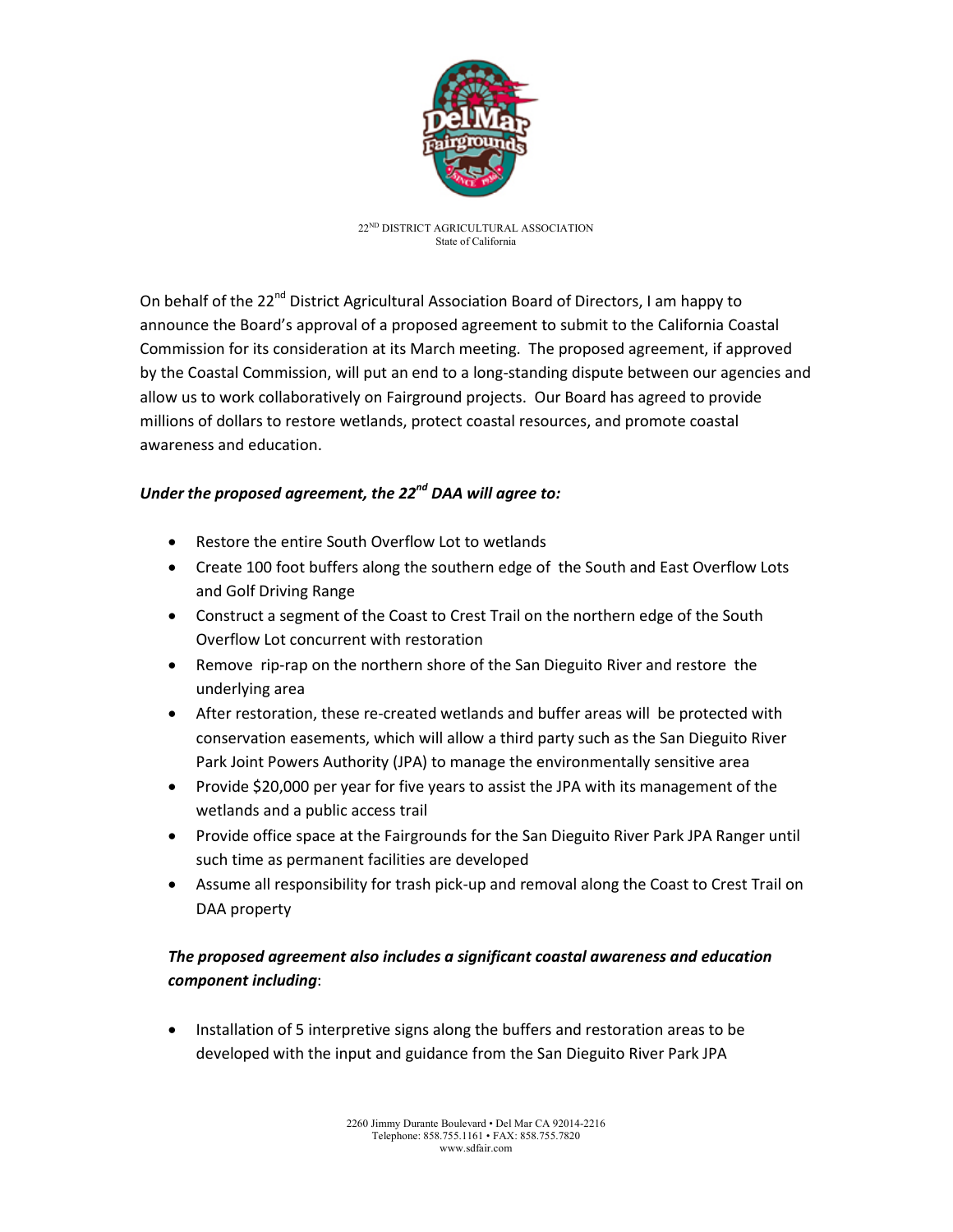- Complimentary booth space at San Diego County Fair for the California Coastal Commission's public education program, to use for educational and outreach purposes regarding coastal resources
- Inclusion of a coastal conservation component on the Fairgrounds website, including a link to the California Coastal Commission's public education website
- Addition of a coastal conservation component to the San Diego County Fair's Plant/Grow/Eat program and/or its School tours program to be developed in consultation with the California Coastal Commission's public education program
- Sponsorship of an annual San Dieguito River Park cleanup west of I-5

During the Coastal Development Permit process the 22<sup>nd</sup> DAA may continue using the East Overflow lots for parking and temporary events year round. The 22<sup>nd</sup> DAA will agree to use the South Overflow Lot for parking as needed during the Fair and Races only. Additionally the 22<sup>nd</sup> DAA will begin implementing an aggressive program to encourage alternative modes of transportation to the San Diego County Fair and live horse race meet. If this agreement is approved by the California Coastal Commission in March, the  $22^{nd}$  DAA will begin an ambitious planning process with aggressive timeframes to ensure that these coastal resource enhancements to the Fairground/Racetrack properties are accomplished.

- Within six months, the DAA will submit Restoration Plans for all of its buffer and wetlands work.
- The DAA will apply for coastal development permits for various ongoing activities on the Fairgrounds within six months to one year.

The estimated total cost of these improvements, funded through 2020, is \$4,500,000.00.

We encourage the public to review the agreement and attend the public hearing before the CCC in March and offer comments.

\_\_\_\_\_\_\_\_\_\_\_\_\_\_\_\_\_\_\_\_\_\_\_\_\_\_\_\_\_\_ Feb. 15, 2012\_\_\_\_\_\_\_\_\_\_\_\_\_\_\_

Adam Day **Dated** President 22<sup>nd</sup> District Agricultural Association

(The agreement follows on the next 28 pages.)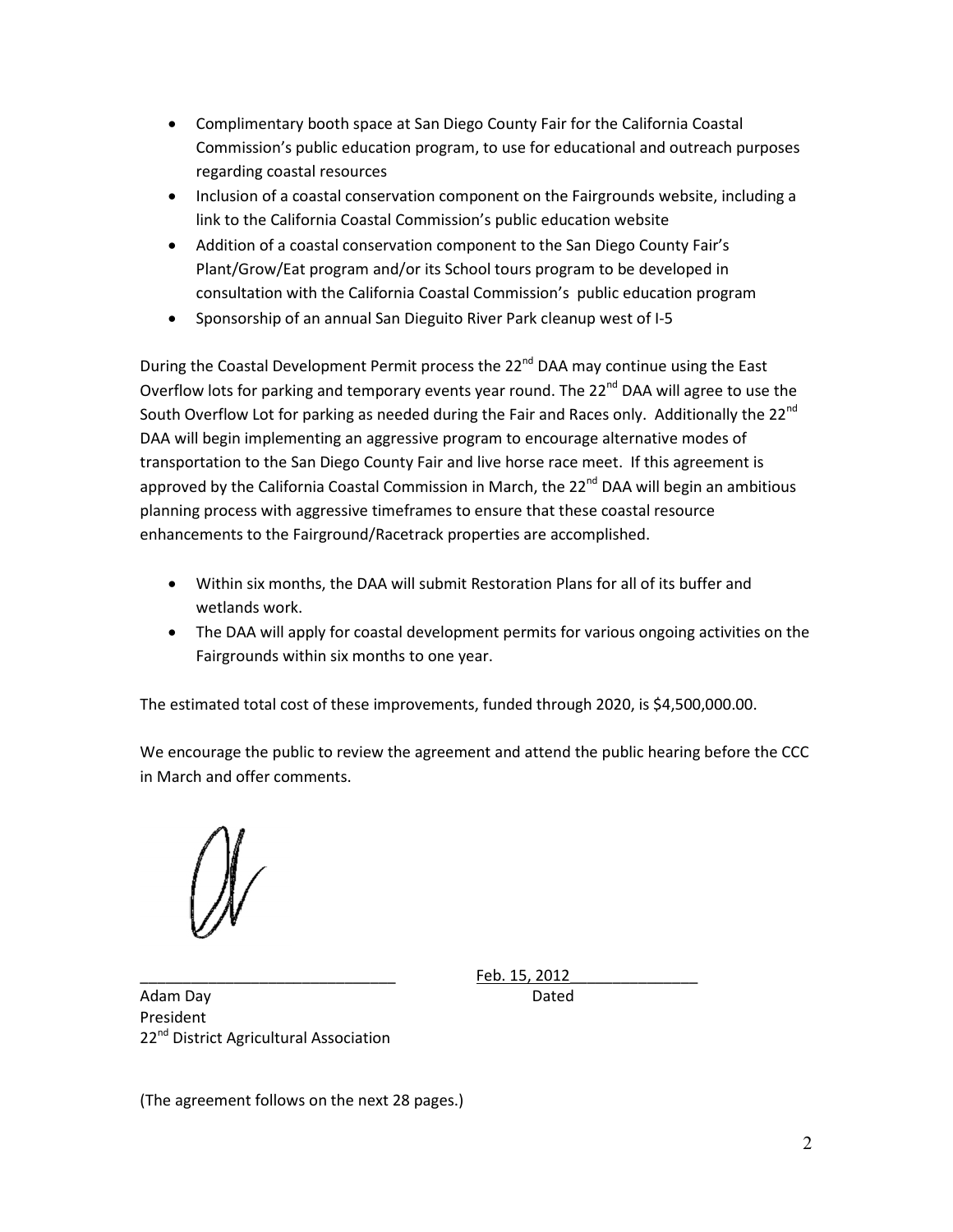# **CONSENT CEASE AND DESIST ORDER NO. CCC-12-CD-02 AND RESTORATION ORDER NO. CCC-12-RO-02**

## 1.0. CONSENT CEASE AND DESIST ORDER CCC-12-CD-02

Pursuant to its authority under Public Resources Code ("PRC") Section 30810, the California Coastal Commission ("Commission") hereby authorizes and orders the  $22<sup>nd</sup>$  District Agricultural Association, all its successors, assigns, employees, agents, contractors, and any persons acting in concert with any of the foregoing (hereinafter collectively referred to as "DAA") to:

- 1.1 Cease and desist from performing any new development, as that term is defined in Coastal Act Section 30106, that requires a permit, on property identified in Section 6.0 below ("Subject Properties"), and from expanding or altering extant development on the Subject Properties, unless authorized pursuant to the Coastal Act, PRC Sections 30000-30900, which includes through these Consent Orders. Nothing herein precludes DAA from applying separately for future development not referenced in these Consent Orders. Furthermore, nothing in these Consent Orders prohibits the DAA from continuing Current Operational Activities (as defined in 3.4.A.2) during the Interim Use Period defined in Section 3.4.A.1 of these Consent Orders, provided that DAA furnishes the Executive Director with the list of contemplated activities per Section 3.4.B of these Consent Orders, and provided that all protective measures set forth in Section 3.4.C of these Consent Orders are implemented as required and that current activities are not expanded. This authorization terminates at the end of the Interim Use Period.
- 1.2 Remove, pursuant to an approved removal plan discussed in Section 4.0 below, and pursuant to the terms and conditions set forth herein, the following from the Subject Properties:

All physical items placed or allowed to come to rest on the Subject Properties as a result of unpermitted development, including billboards and other forms of advertising visible from Interstate-5 on the Golf Driving Range; landform alteration within wetlands related to the operation of an unpermitted truck driving school; and rip rap in the southwestern portion of the subject properties adjacent to the San Dieguito River.

Through the execution of Consent Cease and Desist Order CCC-12-CD-02, below, DAA agrees to comply with its terms and conditions.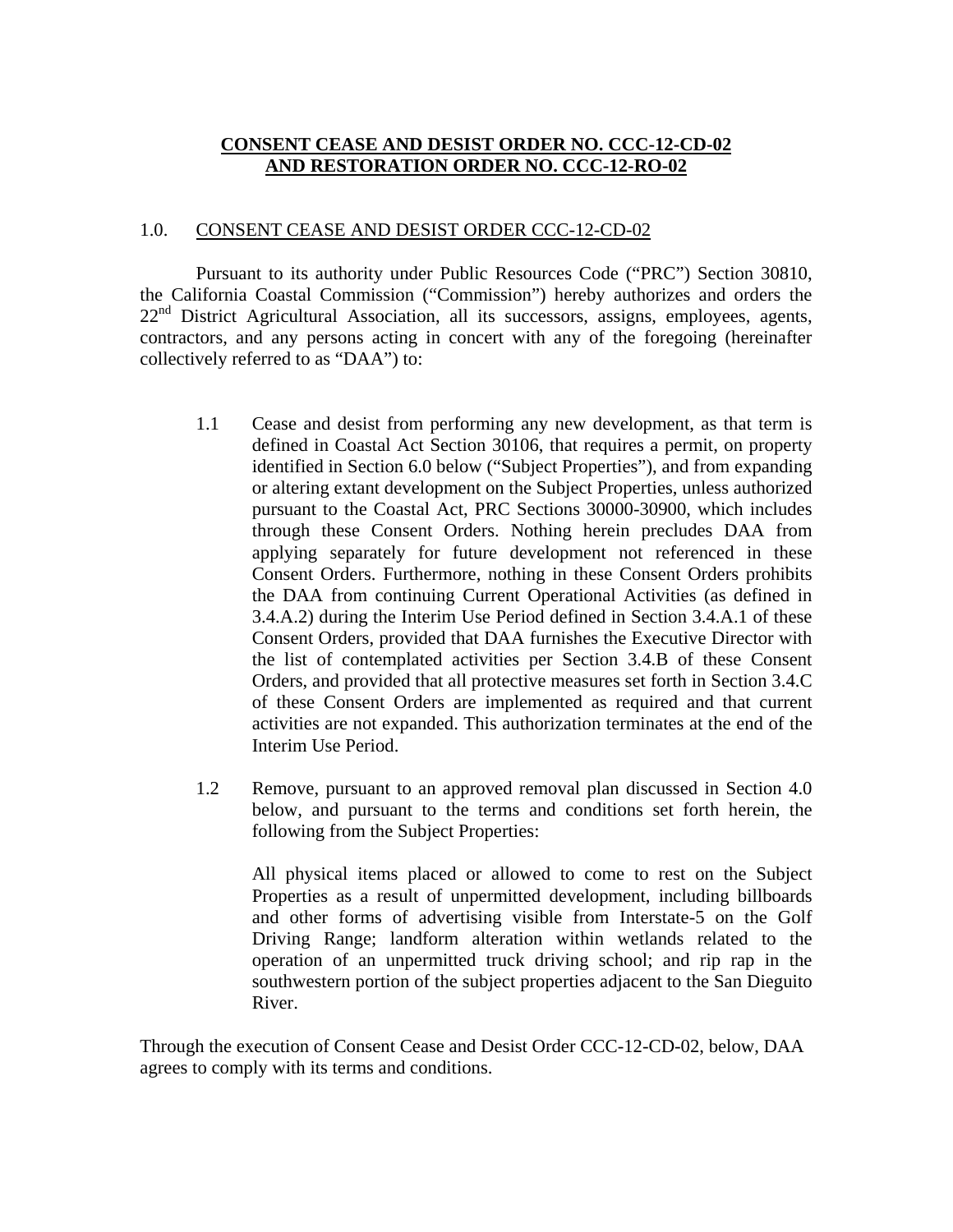## 2.0CONSENT RESTORATION ORDER CCC-12-RO-02

Pursuant to its authority under PRC Section 30811, the Commission hereby orders and authorizes DAA to restore the subject properties as described in Section 4.0 below. Through the execution of Consent Restoration Order CCC-12-RO-02, below, DAA agrees to comply with its terms and conditions.

# **PROVISIONS COMMON TO BOTH ORDERS**

CCC-12-CD-02 and CCC-12-RO-02 are herein after collectively referred to as the Consent Orders.

# 3.0 TERMS AND CONDITIONS

3.1 Least Tern Nesting Sites. On October 13, 2005, DAA obtained Commission approval of CDP amendment 6-84-525-A1, which superceded and replaced Special Condition 1 of CDP 6-84-525. As of the effective date of these Consent Orders, DAA is in compliance with obligations of CDP 6-84-525-A1. To ensure continued compliance with CDP 6-84-525-A1, DAA agrees to continue implementation of the Monitoring Program prepared in accordance with Special Condition 2 of CDP 6-84-525-A1 and to comply with all remaining requirements of CDP 6-84-525-A1.

# 3.2 Overflow Lots, Surf and Turf, and Golf Driving Range

# A. Definitions

- 1. East Overflow Lot ("EOL"): The unpaved area that has been used recently for parking and as a year-round facility for unpermitted temporary events which occupies property identified by San Diego Assessor's Parcel Number ("APN") 299-042-02, the western portion of APN 299-042- 01, and a southwestern portion of APN299-030-04, and which is bounded to the west by Jimmy Durante Boulevard, to the South by the San Dieguito River and to the east by the Golf Driving Range and the Surf and Turf property.
- 2. South Overflow Lot ("SOL"): The unpaved area that has been used recently for parking that occupies parcels known as APNs 299-071-04, 299-201-01, and the southeastern portion of APN 299-030-01, and which is bounded to the south by the San Dieguito River and the north by Jimmy Durante Boulevard.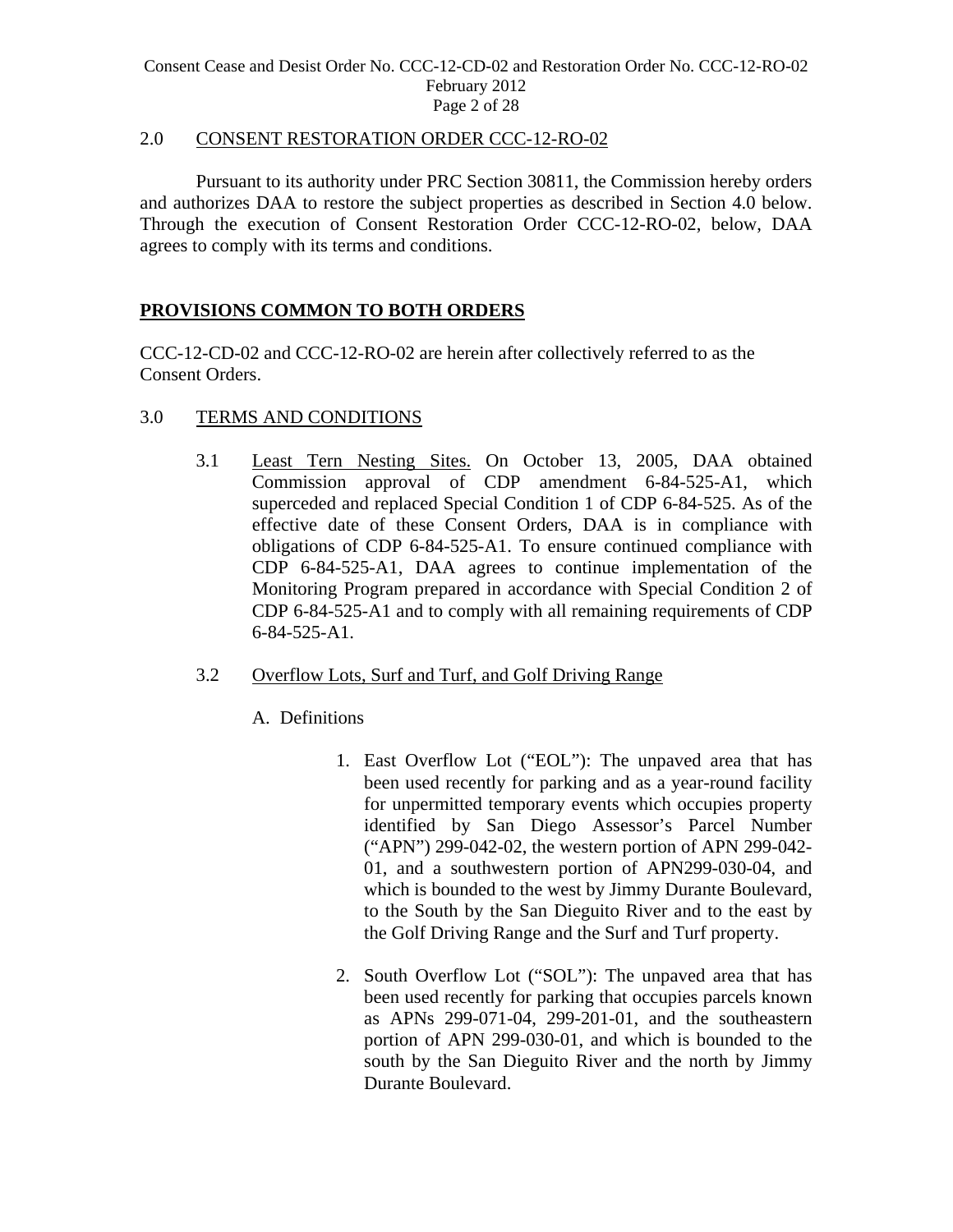- 3. Fair and Races: For the purposes of these Consent Orders, "Fair" is referential to the San Diego County Fair held at the Del Mar Fairgrounds yearly from early June through early July, as determined by the Board of Directors. "Races" refers to the yearly thoroughbred horse racing season events held at the Del Mar Racetrack.
	- a. Fair and Races additionally encompasses the limited scale blading and earth movement historically associated with the preparation for the San Diego County Fair since prior to the Coastal Act.
- 4. Surf and Turf: That portion of the Del Mar Fairgrounds which occupies APN 299-042-02 and lies east of Jimmy Durante Boulevard, west of Interstate-5, north of the Golf Driving Range, and south of the Del Mar Hilton parking lot.
- 5. Golf Driving Range ("GDR"): The eastern portion of APN 299-042-01, bounded to the west by the EOL, to the north by the Surf and Turf lot, to the east by Interstate-5, and to the south by the San Dieguito River, and which is utilized as a golf driving range and for overflow parking during the Fair and Races.
- 6. Fairgrounds: That portion of land bounded by Via De La Valle to the north, Jimmy Durante Boulevard to the east and south, the San Dieguito River to the south, and Stevens Creek to the west.
- B. Within six (6) months of the effective date of the Consent Orders, DAA shall submit, and allow to be processed to Commission hearing under its normal procedures, a complete coastal development permit ("CDP") application for approval (in some cases after-the-fact) of any of the following development DAA wishes to undertake, retain or continue to perform<sup>1</sup>:
	- 1. On the EOL:

 $\overline{a}$ 

a. Installation of semi-permeable surfacing;

<sup>&</sup>lt;sup>1</sup> The parties acknowledge that nothing herein is intended to prejudge the approvability of any of the development listed in this Section, to suggest whether the Commission will approve it, or to constitute preapproval of it. Additionally, nothing herein precludes DAA from applying separately for future development not referenced in these Consent Orders.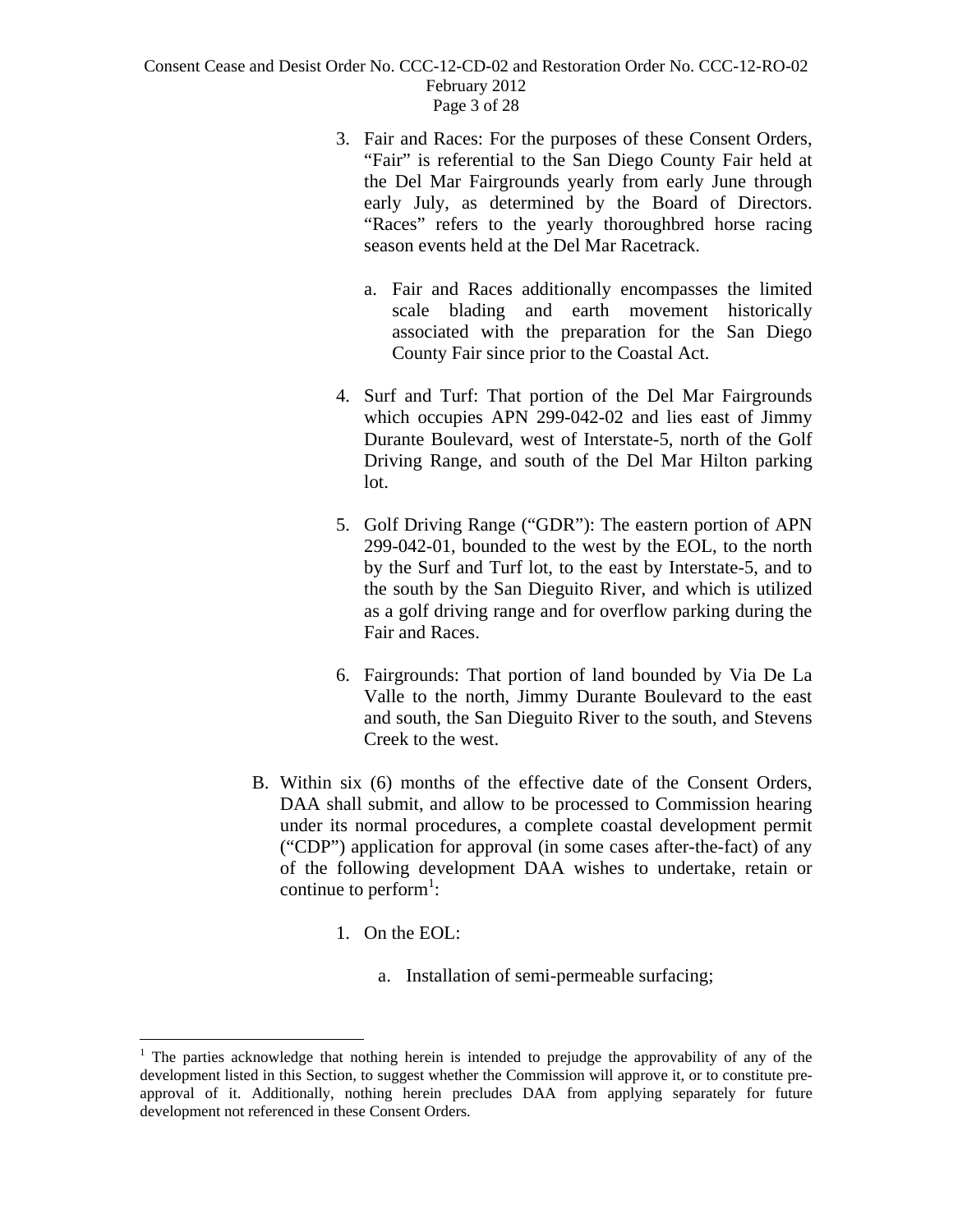- b. Conducting of temporary events that do not trigger the need for parking on the SOL, along with a proposal that any temporary events with tents or other structures that exceed fifty (50) feet in height shall be located in the northern portion of the EOL in a manner that maintains views of the river corridor and that any signage for a temporary event shall be integrated within the event structures and shall not intrude into the viewshed of the river valley; and
- c. Year-round parking and intermittent truck storage.
- 2. On the GDR and Surf and Turf Lot:
	- a. Installation of sod, grass-crete or other permeable surfacing that is designed to infiltrate all run-off onsite;
	- b. Year-round parking
	- c. Intermittent truck storage with the clarification that no banners, billboards or other signs, whether on trucks or other equipment, shall be placed so as to be visible to I-5 traffic, and trucks with a logo, brand name or other similar type of information can be parked for storage purposes but shall not be placed for purposes of advertising to I-5 traffic (e.g. parking a truck with a large logo away from other trucks and facing I-5 shall be considered placed for advertising purposes);
	- d. An ADA-accessible restroom facility;
	- e. A swimming pool (constructed in the early 1980s);
	- f. A previously permitted (permit expired) 13,500 square foot fabric tent for volleyball activities; and
	- g. Placement of banners/signs for Fair and Races.
- 3. On the SOL:
	- a. Construction of a vehicular route, concurrent with the restoration of the SOL pursuant to the Restoration Plan described in Section 3.2.H, with semi-permeable or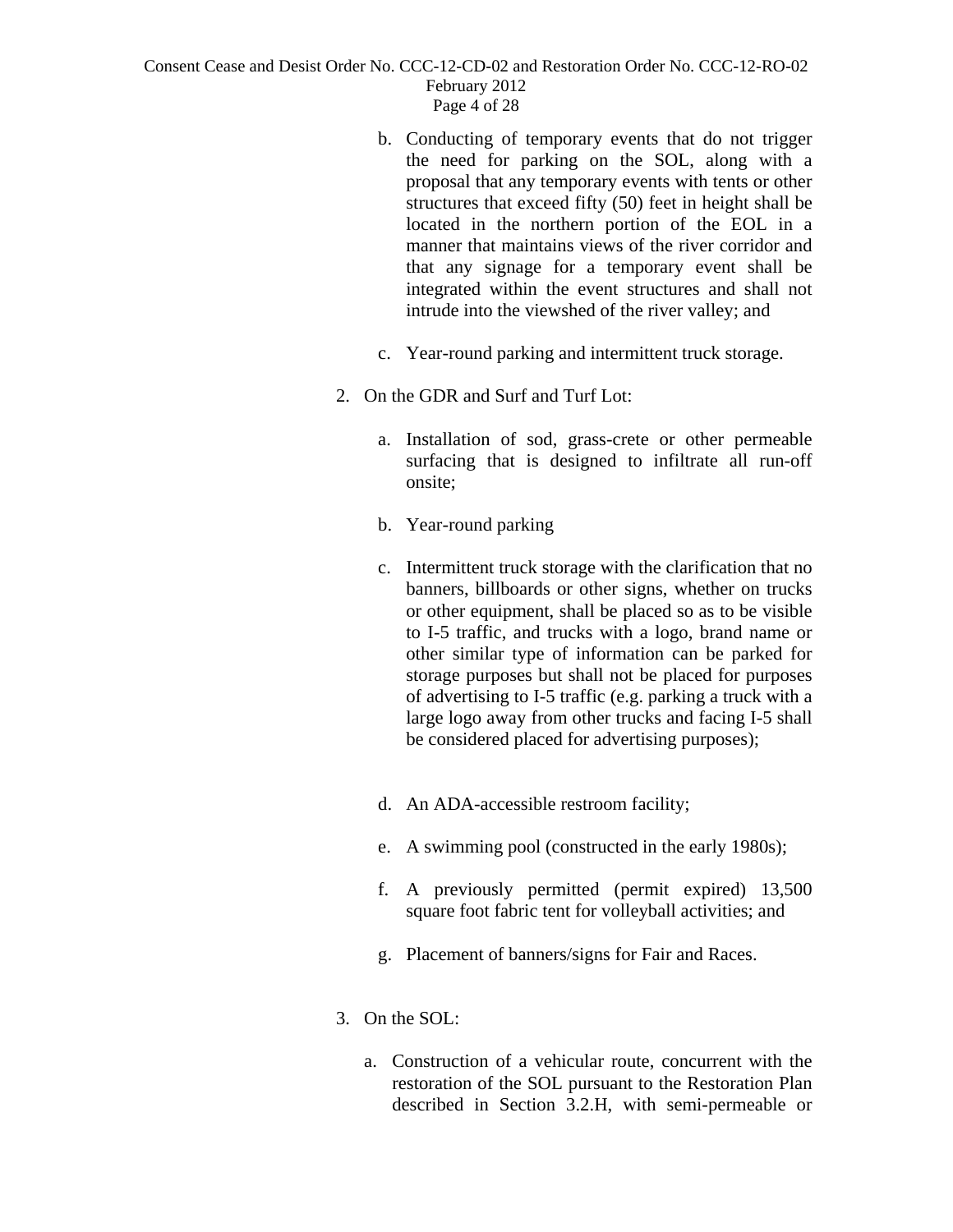permeable surfacing from the EOL to the SOL existing driveway located as close to Jimmy Durante Blvd. as allowable under local road design standards and no wider than twenty (20) feet; and a surfaced driveway just north of the bridge over the San Dieguito River and a surfaced one-lane road from the proposed driveway to the existing driveway, located as close to Jimmy Durante Blvd. as allowable under local road design standards for a bus lane and drop-off point.

- C. In addition to all information and requirements of the Commission's permit application form, DAA shall include the following documents, information, and proposals as part of the CDP application:
	- 1. Wetland delineation, completed pursuant to Coastal Commission protocol, of the Subject Properties submitted for review and approval of the Executive Director.
	- 2. Scaled site plan showing areas to be used for temporary events DAA applies to continue undertaking, with a description of the typical types of structures, including dimensions thereof, and uses for which authorization is being sought, event and trail parking, ingress/egress, bus lane, truck storage and the one hundred (100) foot wetland buffer areas described below in Section 3.2.F.
	- 3. A plan to allow parking for trail users, outside of the time of the Fair and Races, in the bus lane of the SOL
	- 4. A plan to phase out use of the SOL for parking and to grade it to wetland appropriate elevations consistent with Section  $3.2$ .H below<sup>2</sup>
	- 5. A plan to use the SOL for parking during this phase-out period only for the Fair and Races, and even then only if needed.
	- 6. Transportation demand management plan that includes incentives to reduce vehicle miles traveled to and from the Del Mar Fairgrounds and encourages non-automobile circulation, addresses off-site parking and shuttle programs, and includes transportation demand measures such as

 $\overline{a}$ 

 $2$  Parking cessation will necessarily precede restoration; however both must be achieved to effectuate the complete restoration of the SOL as mandated by Section 3.2.H below.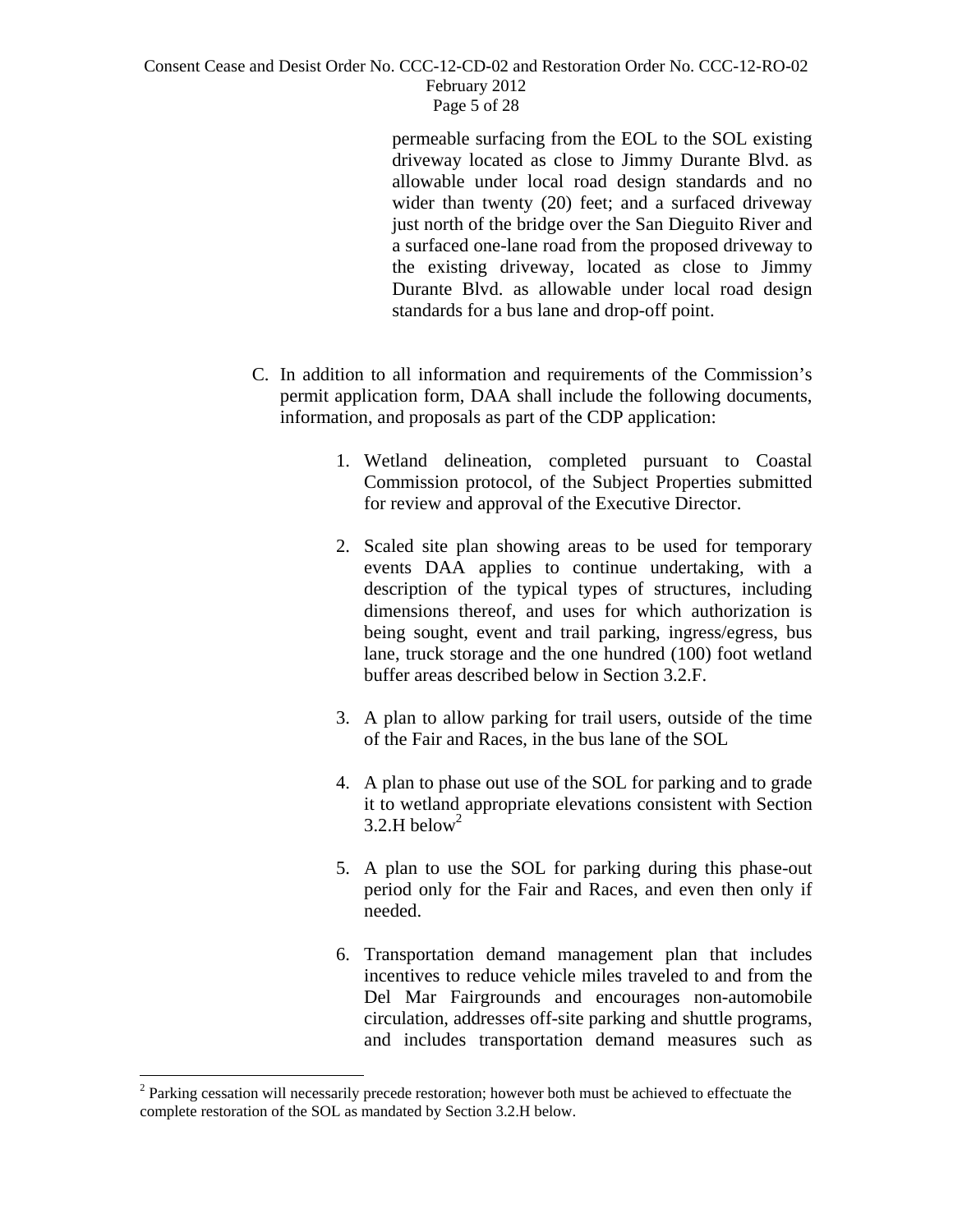#### Consent Cease and Desist Order No. CCC-12-CD-02 and Restoration Order No. CCC-12-RO-02 February 2012 Page 6 of 28

bicycle facilities, employee transit subsidies, discounted carpool parking, etc.

- 7. Provision of twenty (20) parking spaces outside of when the Fair and Races occur for Coast to Crest Trail ("Trail") users when and if a Trail is constructed.
- 8. Grading and drainage plan to the extent applicable, for EOL, GDR, driveways and bus lane, identifying materials and method of installation of semi-permeable or permeable surfacing and other Best Management Practices for drainage and runoff control; and
- 9. List of typical temporary events scheduled for the Interim Use Period within the EOL that DAA applies to continue undertaking, with a description of the "typical" types of structures and uses for which authorization is being sought; and
- 10. Parking management plan for events and Trail users showing how SOL will be used only during the Fair and Races, and then only if needed, and access to the trail parking will be available free of charge at all times, except during Fair and Races.
- D. The CDP application discussed in Sections 3.2.B & C shall only be for the development identified therein. However, nothing in these Consent Orders precludes DAA from separately seeking authorization from the Commission for other development. If DAA seeks a permit for other development not identified in these Consent Orders, it shall apply to the Commission for such development in a separate application.
- E. The parties agree that normal permitting procedures pursuant to the Coastal Act and the Commission's regulations, including Section 13166, apply to and will govern these procedures.
- F. Within six (6) months of the effective date of these Consent Orders, DAA shall submit, for the review and approval of the Commission's Executive Director, a plan for removal of materials from, and restoration of, a one hundred (100) foot wide buffer along the southern edge of the EOL, GDR, and SOL, measured from the river bank or upland edge of the riparian or wetland vegetation, whichever extends farther from the centerline of the river, and around the wetlands to be restored by the DAA pursuant to Army Corps of Engineers direction, but only extending up to Jimmy Durante Boulevard (the "Buffer Restoration Plan").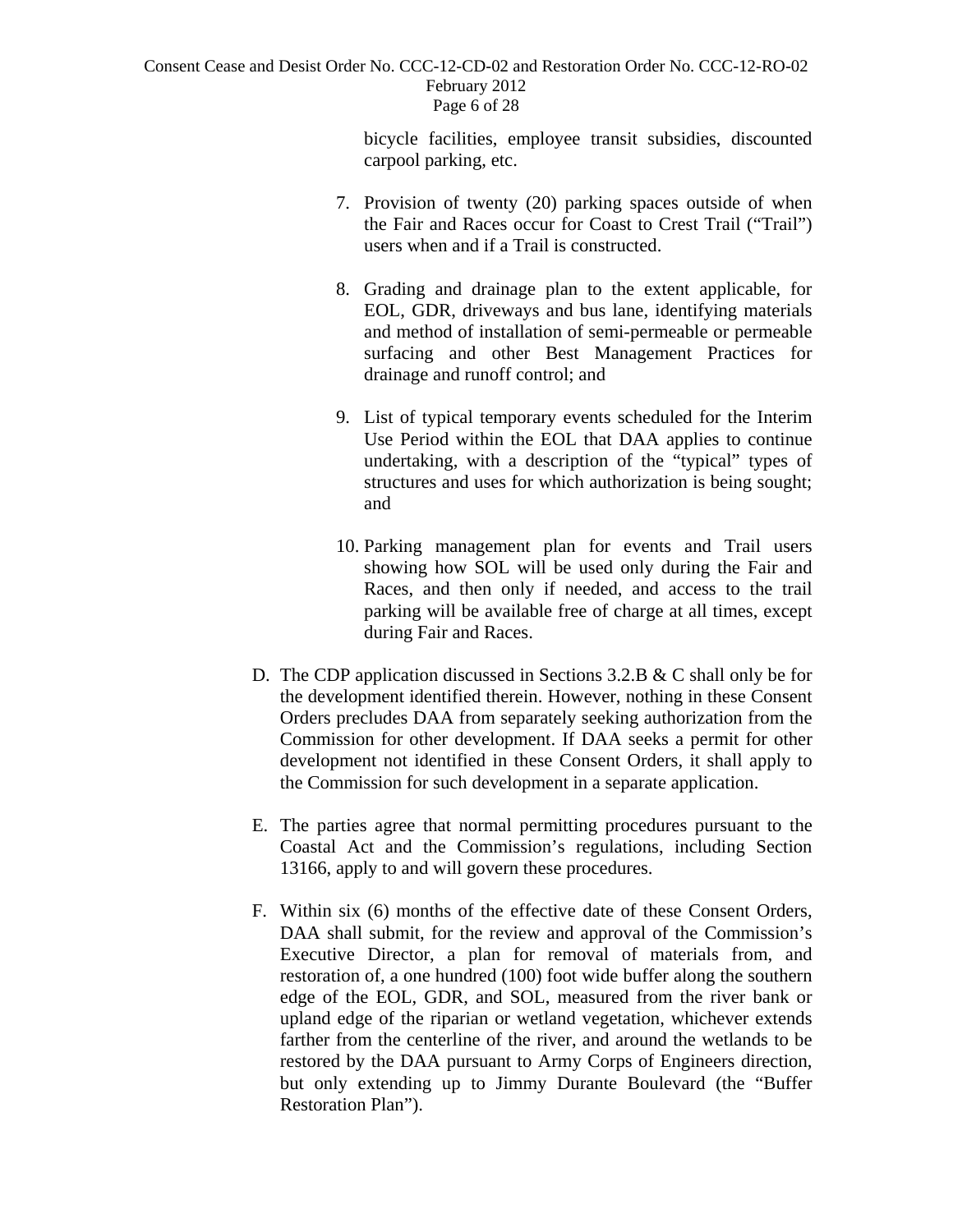- 1. Removal and restoration shall not apply to the areas of the buffer directly occupied by the Trail.
	- a. In such instances the buffer shall extend the requisite one hundred (100) foot breadth inclusive of the aspermitted Trail.
- 2. Removal and restoration requirements of the Buffer Restoration Plan shall not apply to the existing pedestrian ramp and walkway located at the northern section of the SOL connecting to the crosswalk on Jimmy Durante Blvd., and which provides the primary pedestrian access between the SOL and the Fairgrounds until the requirements of Section 3.2.H apply. At that time, DAA shall remove the pedestrian ramp and restore the underlying area concurrently with the SOL Restoration Plan pursuant to the requirements of Section 3.2.H.
- 3. If the wetland delineation required by these Consent Orders demonstrates that restoration of the 100 foot buffer described in this section would prevent vehicular movement between the EOL and SOL, then DAA shall restore the buffer at the access point between the EOL and SOL (as depicted in Attachment 1) to the extent feasible while maintaining access between the lots, pursuant to the requirements of this section and Section 4.0. If the 100 foot buffer cannot be fully restored at the southern edge of the access point while maintaining access between the EOL and SOL as described herein, the parties agree that the DAA shall conform the buffer to the 100 foot standard upon completion of the SOL Restoration Plan pursuant to the requirements of Section 3.2.H. Nothing in this section shall limit DAA's ability to perform the development discussed in Section 3.2.B.3.a of these Consent Orders, if authorized by the Commission and undertaken concurrently with the implementation of the SOL Restoration Plan.
- 4. Removal of materials from, and restoration of, the one hundred (100) foot wide buffer along the southern edge of the EOL, GDR, and SOL shall be undertaken pursuant to an approved Restoration Plan consistent with the provisions of Section 4.0.
- 5. The Buffer Restoration Plan shall include authorization to allow future development within the buffer by an easement holder if approved in a subsequent coastal development permit by the easement holder and limited to public access and recreational improvements.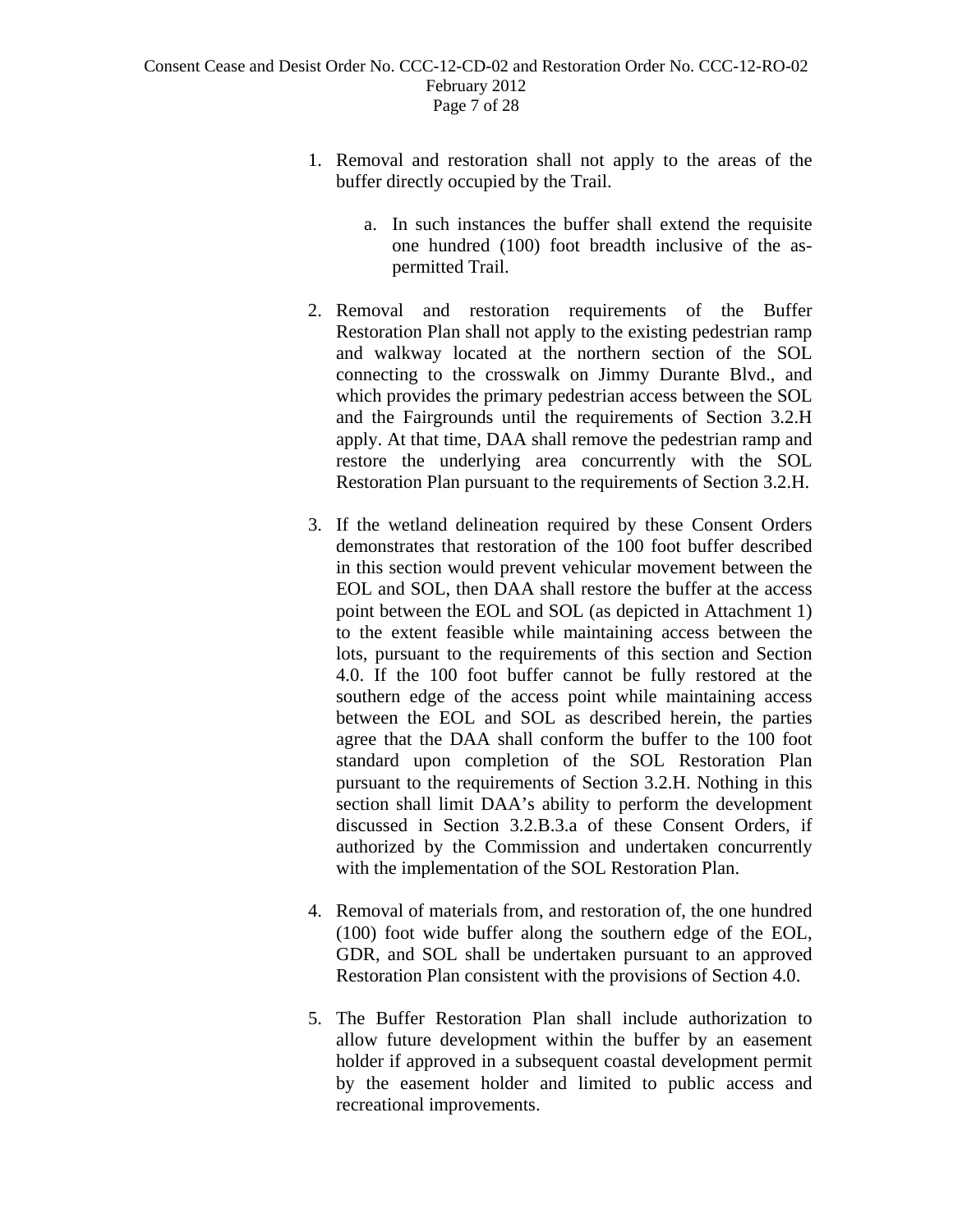- G. Within one (1) year of the effective date of these Consent Orders, DAA shall record a document, in a form and content acceptable to the Executive Director, irrevocably offering to dedicate to the San Dieguito River Park Joint Powers Authority ("JPA") or other public agency or private association approved by the Executive Director an open space and conservation easement(s) over buffer areas associated with the EOL, SOL, and GDR, as described in Section 3.2.F. The easement(s) shall prohibit development, as defined in PRC Section 30106, except for development authorized pursuant to the Coastal Act necessary for resource management, restoration, and public access projects. The offer to dedicate ("OTD") shall include a graphic depiction and narrative legal descriptions of the parcels on which the easements are to be located and the easement areas. The offer shall be recorded free of prior liens and encumbrances which the Executive Director determines may affect the interest being conveyed. The offer shall run with the land in favor of the People of the State of California, binding all successors and assignees, and shall be irrevocable for a period of twenty-one (21) years, such period running from the date of recording.
- H. Within (six) 6 months of the effective date of these Consent Orders, DAA shall submit, for the review and approval of the Commission's Executive Director, a Removal, Restoration, Revegetation, and Monitoring Plan ("SOL Restoration Plan") for the restoration of the SOL to a fully tidal saltmarsh within thirty (30) months of Commission approval of a CDP for development or use on the EOL. DAA suggests that Coastal Commission support/approval of a temporary or permanent rail platform may allow the required restoration to occur earlier than identified above. This SOL Restoration Plan shall be harmonious with the San Dieguito Restoration Plan detailed in CDP 6-04-088, and shall be prepared in accordance with Section 4.0 below, except as specifically exempted.
	- 1. If the permit application discussed in 3.2.B is approved, within thirty (30) days of commencement of the SOL Restoration Plan and Monitoring Program, DAA shall record a document, in a form and content acceptable to the Executive Director, amending the offer to dedicate an easement (if not yet accepted) or the easement (if it has been accepted), described in Section 3.2.G above, to record an open space and conservation easement over all portions of the SOL held by the DAA. The easement shall preclude all development, as defined in PRC Section 30106, except for development, authorized pursuant to the Coastal Act,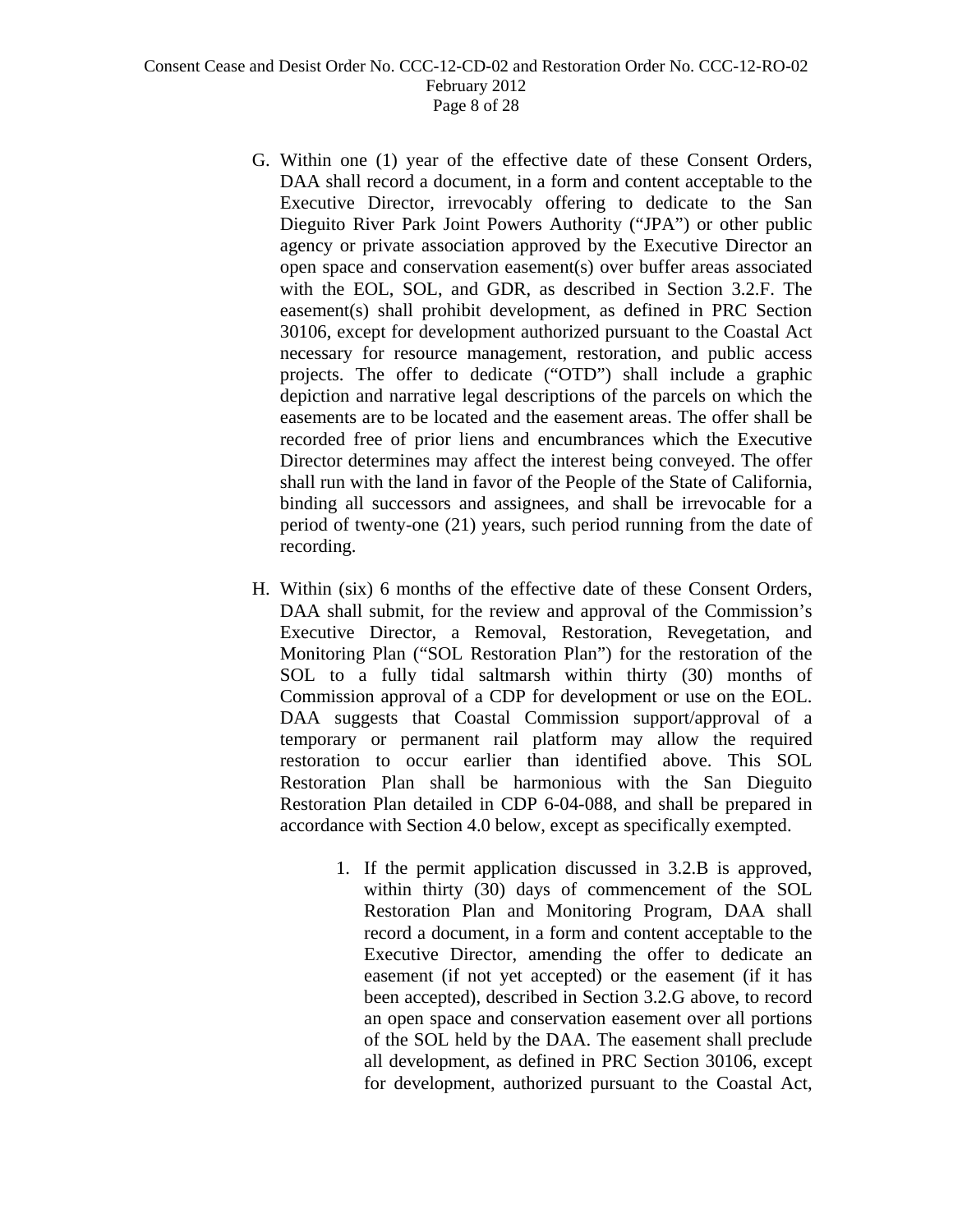#### Consent Cease and Desist Order No. CCC-12-CD-02 and Restoration Order No. CCC-12-RO-02 February 2012 Page 9 of 28

necessary for resource management, restoration, and public access projects.

- a. The offer to dedicate ("OTD") shall include a graphic depiction and narrative legal descriptions of the parcel(s) on which the easement is to be located and the easement area. The offer shall be recorded free of prior liens and encumbrances which the Executive Director determines may affect the interest being conveyed. The offer shall run with the land in favor of the People of the State of California, binding all successors and assignees, and shall be irrevocable for a period of twenty-one (21) years, such period running from the date of recording.
- I. If the Commission approves the CDP application identified in Section 3.2.B of these Consent Orders, DAA shall undertake all of the development authorized by that permit and identified in Section 3.2.C of these Consent Orders no later than two (2) years from approval and comply with all terms, conditions, and deadlines of the approved CDP.
	- 1. Development authorized by Section 3.2.B.3.a of these Consent Orders shall be excepted from this requirement; DAA shall undertake development pursuant to Section 3.2.B.3.a concurrently with the SOL Restoration Plan.

# 3.3 Fairgrounds

 $\overline{a}$ 

- A. Within six (6) months of the effective date of these Consent Orders, DAA shall submit a complete Restoration Plan (the "Rip-Rap Restoration Plan") in accordance with Section 4.0 of these Consent Orders for the following development:
	- 1. Removal of rip rap placed on the northern shore of the San Dieguito River east of the Railroad and west of the Jimmy Durante Bridge<sup>3</sup>; and
	- 2. Restoration of the area impacted by the unpermitted rip rap.

# B. **Comprehensive Permit:**

Within twelve (12) months of the effective date of these Consent Orders, DAA shall submit, and allow to be processed to Commission

 $3$  Removal of rip rap may precede submittal of the Restoration Plan.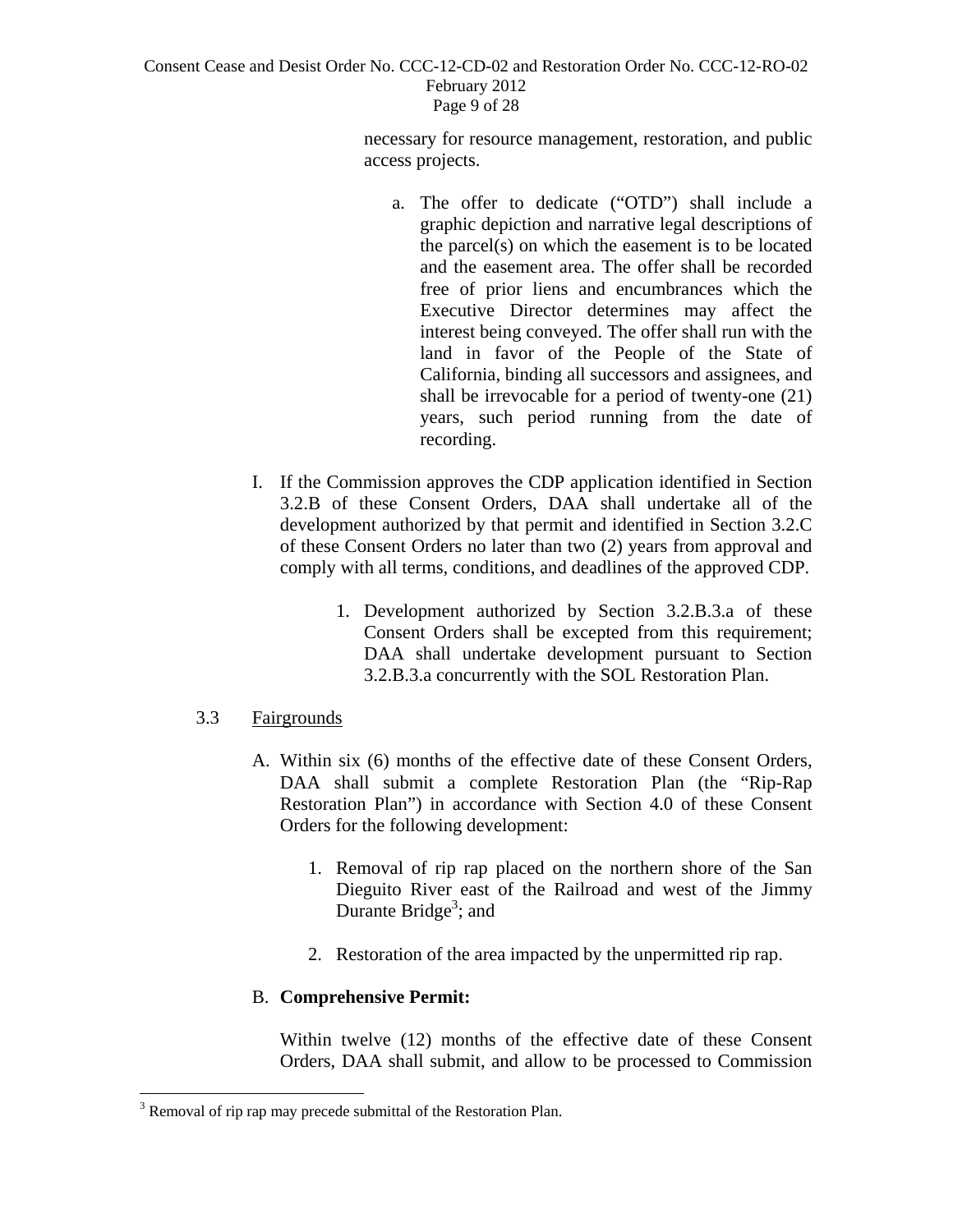#### Consent Cease and Desist Order No. CCC-12-CD-02 and Restoration Order No. CCC-12-RO-02 February 2012 Page 10 of 28

hearing under its normal procedures, a complete coastal development permit application for permanent authorization of typical short-term events to be held within the Fairgrounds that DAA wishes to retain or continue to perform and for which CCC staff has determined, after consultation with DAA, a permit to be necessary.<sup>4</sup> This comprehensive permitting requirement excludes the Fair and Races as defined in Section 3.2.A.3 of these Consent Orders.

- 1. Prior to the submittal of the permit application as required by this Section, DAA shall consult with San Diego Coastal Commission permitting staff to determine the scope of events, undertakings, and structures that will require a permit and therefore must be included in the aforementioned application, based on the nature and location of each event etc.
- 2. In addition to all information and requirements of the Commission's permit application form, DAA shall include the following documents and information as part of the permit application:
	- a. A description of the typical short-term events to be conducted including the timing and duration of each;
	- b. A scaled map of the Fairgrounds depicting the location of the events described in 3.3.B.2.a within the Fairgrounds including, but not limited to an analysis of measures to avoid sensitive habitat areas and to minimize impacts to species that use such habitat; and
	- c. A description of the measures to accommodate and mitigate for the increased parking and traffic demands resultant from the temporary events described in 3.3.B.2.a above.

# 3.4 Interim Use

1

# A. Definitions

1. Interim Use Period: The period of time from the effective date of these Consent Orders until the Commission takes final action on the abovementioned CDPs described in Sections 3.2.B and 3.3.B, or twenty-one (21) months for the Fairgrounds and fifteen (15) months for the remainder of the Subject Properties, whichever is less.

<sup>&</sup>lt;sup>4</sup> The parties acknowledge that nothing herein is intended to constitute pre-approval of any of the belowmentioned development.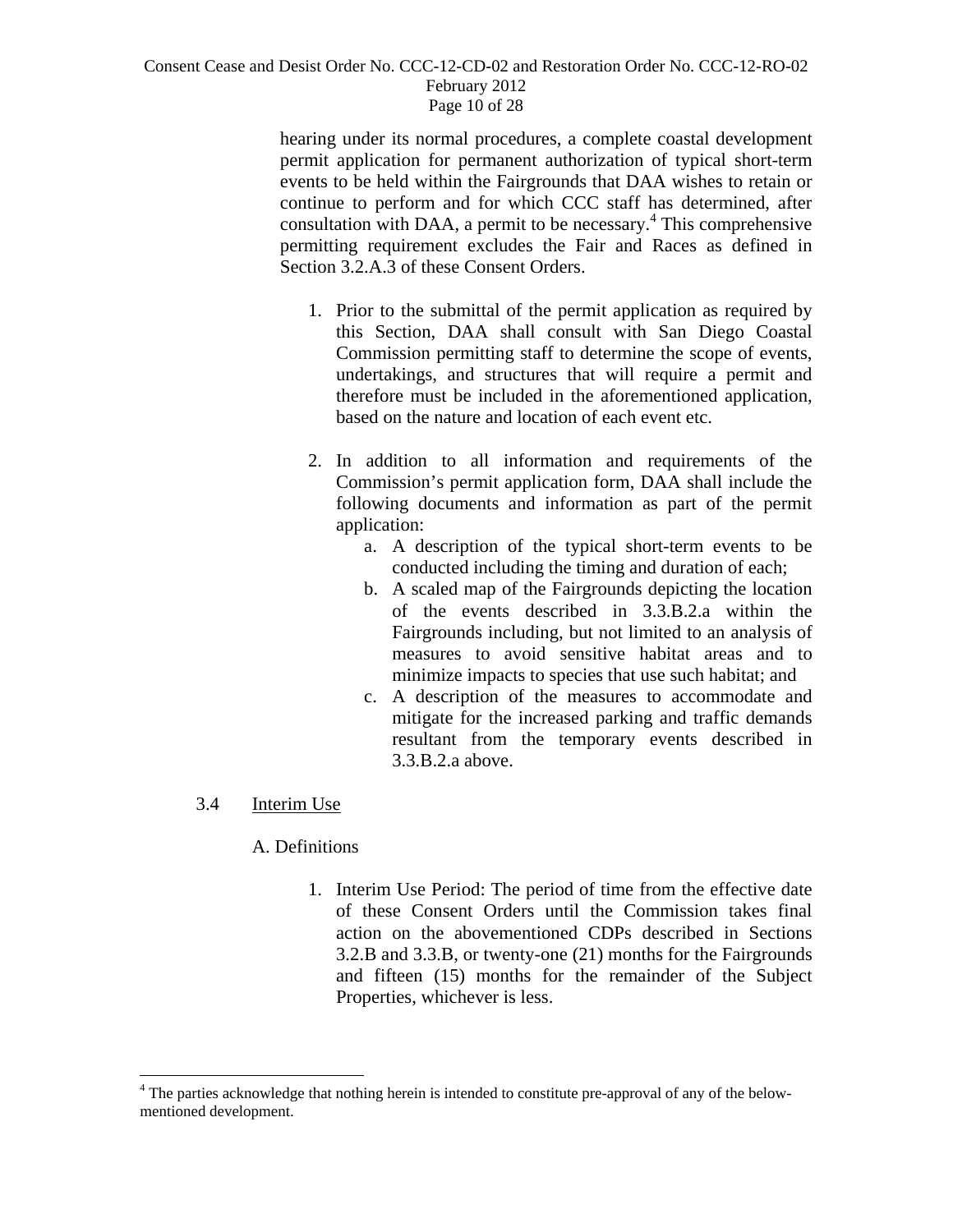#### Consent Cease and Desist Order No. CCC-12-CD-02 and Restoration Order No. CCC-12-RO-02 February 2012 Page 11 of 28

- 2. Current Operational Activities: Those ongoing and planned events and corresponding development, as itemized pursuant to Section 3.4.B of these Consent Orders, which do not expand current operations and which conform to the resource protection measures set forth in Section 3.4.C below.
- B. Within forty-five (45) days of the effective date of these Consent Orders, DAA shall submit, for review by the Commission's Executive Director, a list of all planned activities and events to be undertaken on the Subject Properties during the Interim Use Period.
	- 1. Any activities not captured by the above mentioned list shall be submitted for the review and approval of the Commission's Executive Director at least thirty (30) days in advance of the planned event.
- C. During the Interim Use Period, the DAA shall take steps to minimize impacts to coastal resources, including implementing the following measures to minimize potential resource impacts to water quality, environmentally sensitive habitat, coastal views, and biological productivity.
	- 1. **Coastal Views:** For the purposes of these Consents Orders, to abate impacts of temporary events on coastal views, no temporary structures greater than twenty-five (25) feet tall, installed for activities and events itemized pursuant to Section 3.4.B of these Orders, shall be located on the EOL south of the Crosby Gate entrance to the Fairgrounds from Jimmy Durante Blvd.
	- 2. **Water Quality**: To prevent the degradation of water quality in the San Dieguito River, within forty-five (45) days of the effective date of these Orders, DAA shall submit for the review and approval of the Commission's Executive Director a plan depicting erosion control measures and water quality BMPs to be employed on the Fairgrounds, EOL and SOL. This plan shall detail types and locations of each measure.
		- a. DAA shall implement approved erosion control measures and BMPs within fifteen (15) days of approval by the Commission's Executive Director.
		- b. Should approvable plans fail to be submitted pursuant this Section within forty-five (45) days, DAA shall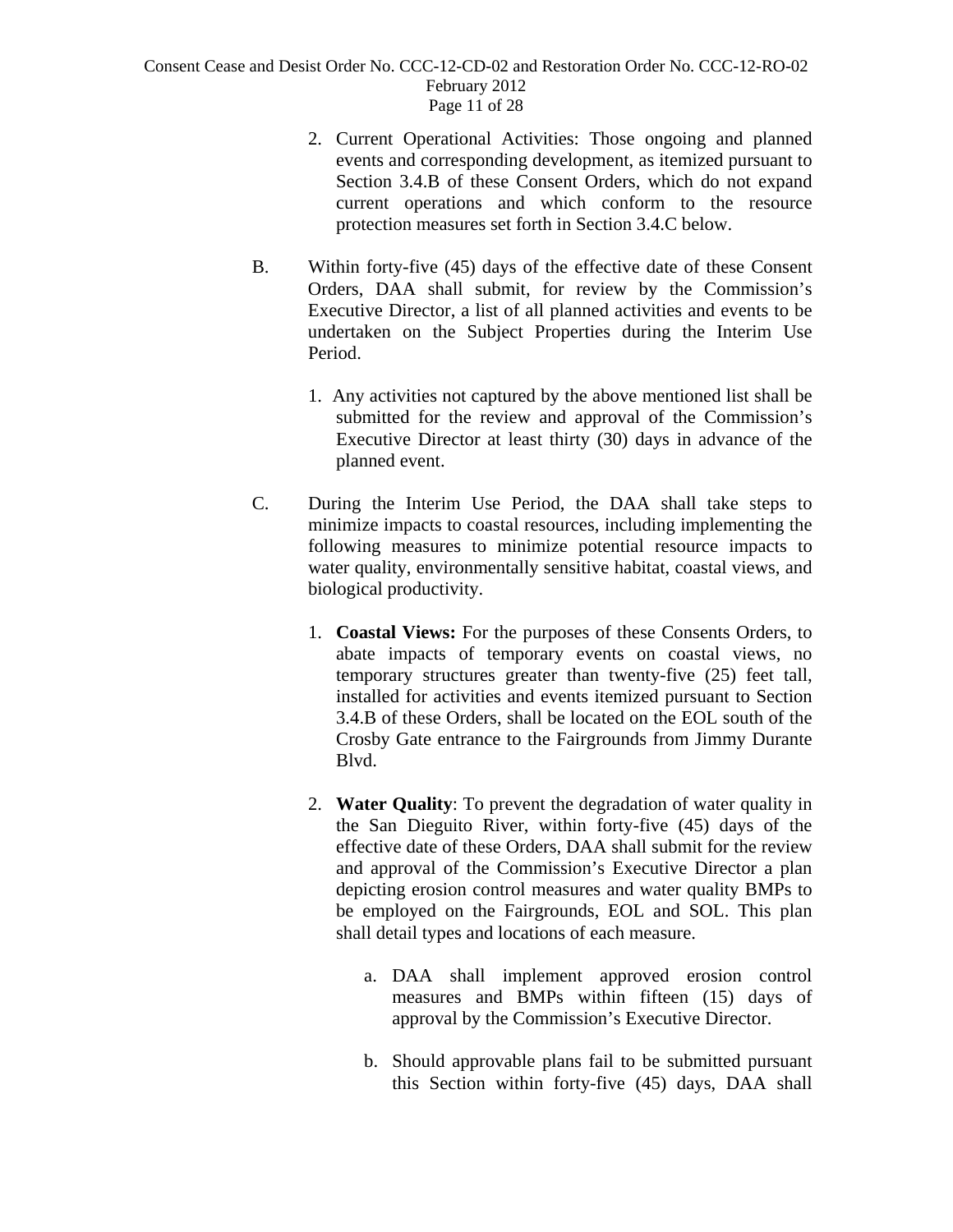Consent Cease and Desist Order No. CCC-12-CD-02 and Restoration Order No. CCC-12-RO-02 February 2012 Page 12 of 28

> implement erosion control measures and BMPs at the direction of Commission staff biologists.

3. **Environmentally Sensitive Habitat**: To ensure protection of biological productivity and environmentally sensitive habitat within and along the San Dieguito River and Stevens Creek, within thirty (30) days of the effective date of these Consent Orders, DAA shall demarcate a buffer of varying width , averaging twenty-five (25) feet, from the riparian vegetation of Stevens Creek from Point C to Point B (see Attachment 2) and along the San Dieguito River west of Jimmy Durante Boulevard, and a one hundred (100) foot wide buffer from wetlands and/or the San Dieguito River east of Jimmy Durante Boulevard. No development shall be placed nor events held within the buffer.

 All temporary lighting installed on the EOL, SOL, and within twenty-five (25) feet of the riparian vegetation associated with Stevens Creek, shall be shielded at time of installation to prevent spillover impacts to biota.

Within forty-five (45) days of the effective date of these Consent Orders, DAA shall submit a sound control plan for the review and approval of the Commission's Executive Director, to minimize adverse impacts on biological resources within and adjacent to the Subject Properties.

- a. DAA shall implement the approved sound control plan within fifteen (15) days of approval by the Commission's Executive Director.
- b. Should approvable plans fail to be submitted pursuant this Section within forty-five (45) days, DAA shall implement sound control measures at the direction of a Commission staff.

## 3.5 Horsepark

On March 22, 2005, the Commission granted DAA CDP 6-04-29 for the after-the-fact authorization of unpermitted development, and DAA fulfilled the prior-to-issuance conditions such that the permit was issued on February 16, 2007. As of the effective date of these Consent Orders, DAA is in compliance with its obligations under CDP 6-04-29. Therefore, to ensure the continued compliance with CDP 6-04-29, DAA agrees to continue its compliance with the terms and conditions of CDP 6-04-29,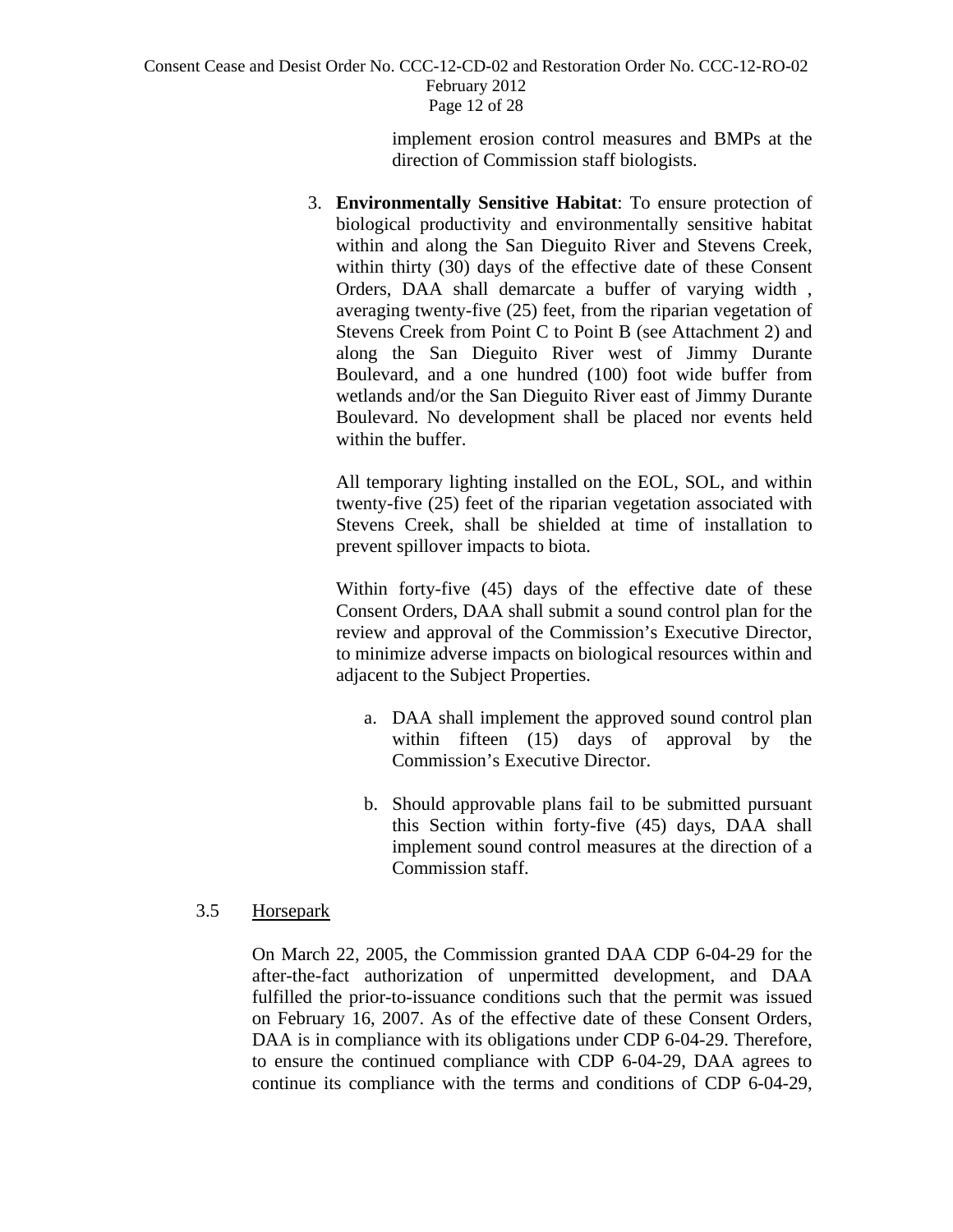#### Consent Cease and Desist Order No. CCC-12-CD-02 and Restoration Order No. CCC-12-RO-02 February 2012 Page 13 of 28

including the completion of the wetland buffer establishment/enhancement plan.

## 3.6 Mitigation

- A. DAA shall include the alignment of the Trail, from its terminus at the existing Boardwalk through the northern portion of the SOL, in the CDP application identified in Section 3.2.B of these Consent Orders. DAA will be responsible for construction of the trail, which shall be completed within thirty (30) days of completion of revegetation of the SOL pursuant to Section 4.4 of these Consent Orders. Within thirty (30) days of the completion of the Trail, DAA shall submit a document to California Department of General Services (DGS), in a form and content acceptable to the Commission's Executive Director, irrevocably offering to dedicate to the San Dieguito River Park Joint Powers Authority ("JPA") or other public agency or private association approved by the Executive Director, an easement over the Trail in compliance with the requirements, excluding the timing provision, imposed for the OTD discussed in Section 3.2.G above. Within thirty (30) days of approval of the document by DGS, DAA shall record said offer to dedicate. If DGS rejects the offer to dedicate, DAA shall work with DGS and the Commission's Executive Director to develop terms of an offer to dedicate that is acceptable to both agencies, and shall record the offer to dedicate within thirty (30) days of approval. The conservation easement granted would only allow the easement holder to undertake resource management, restoration, and public access projects authorized pursuant to the Coastal Act, and which are consistent with and necessary for the purposes enumerated in the easement.
- B. Within thirty (30) days of the effective date of these Consent Orders, DAA shall submit a document to DGS, in a form and content acceptable to the Executive Director, irrevocably offering to dedicate to the San Dieguito River Park Joint Powers Authority ("JPA") or other public agency or private association approved by the Executive Director, an easement over a varying width buffer area, in compliance with the requirements, excluding the timing provision, imposed for the OTD discussed in Section 3.2.G above. Within thirty (30) days of approval of the document by DGS, DAA shall record said offer to dedicate. If DGS rejects the offer to dedicate, DAA shall work with DGS and the Commission's Executive Director to develop terms of an offer to dedicate that is acceptable to both agencies, and shall record the offer to dedicate within thirty (30) days of approval. The offer to dedicate an easement shall be for a varying width buffer area averaging thirty (30) feet, on the southern side of the property running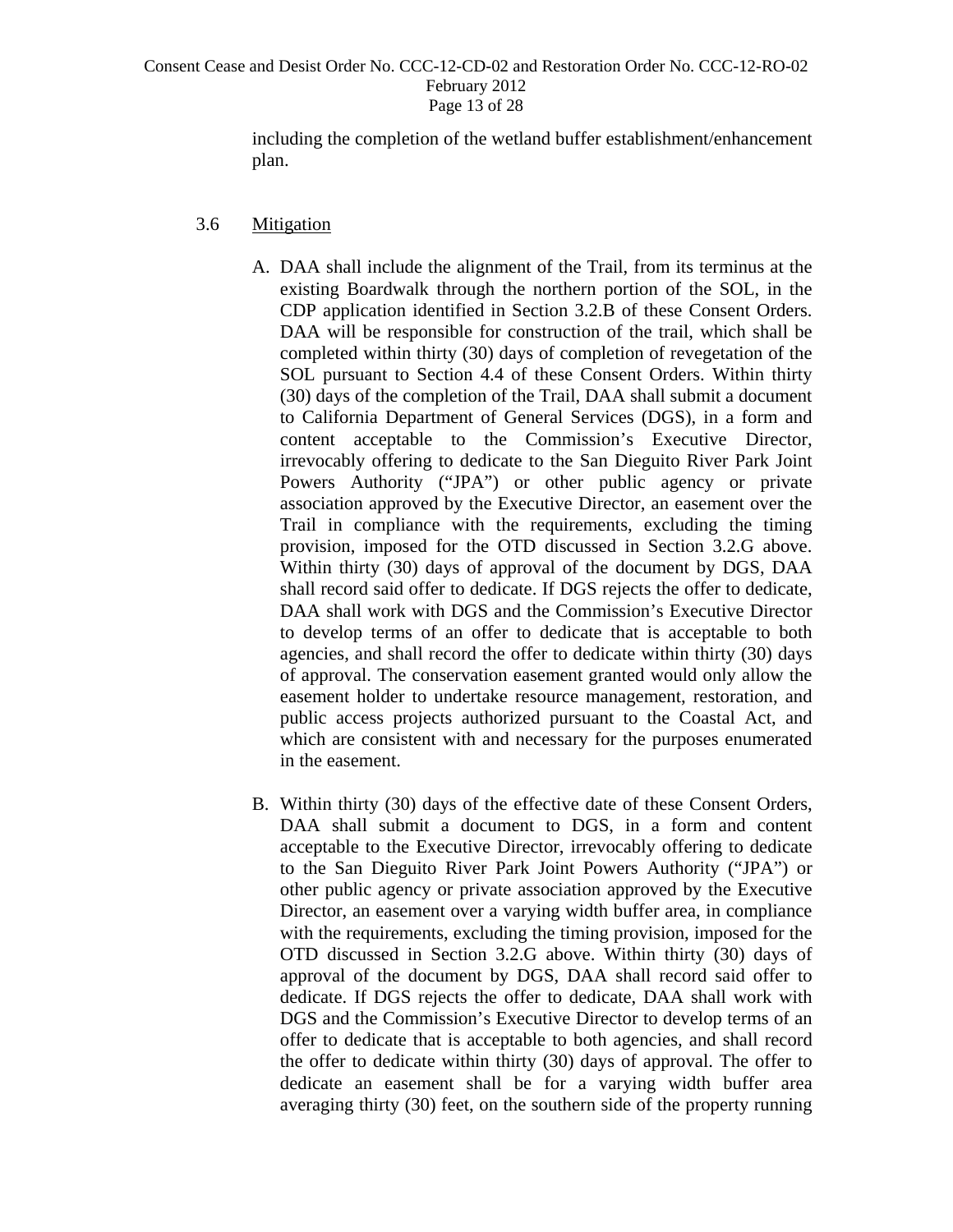#### Consent Cease and Desist Order No. CCC-12-CD-02 and Restoration Order No. CCC-12-RO-02 February 2012 Page 14 of 28

from the Jimmy Durante Bridge (refer to Point A in Attachment 2) west to the end of the property (Point B). The conservation easement granted would only allow the easement holder to undertake resource management, restoration, and public access projects authorized pursuant to the Coastal Act, and which are consistent with and necessary for the purposes enumerated in the easement.

- 1. As the exhibit halls on the Subject Properties are redeveloped and facilities reworked, the parties agree that the buffer in this area shall be conformed to the one hundred (100) foot standard.
- C. Within thirty (30) days of the effective date of these Consent Orders, DAA shall submit a document to DGS, in a form and content acceptable to the Executive Director, irrevocably offering to dedicate to the San Dieguito River Park Joint Powers Authority ("JPA") or other public agency or private association approved by the Executive Director an easement for a varying width buffer, from 8-feet to 25 feet, area on the western edge of the property running from the end of the area described in 3.6.B (refer to Point B in Attachment 2) to Point C, in compliance with the requirements, excluding the timing provision, imposed for the OTD discussed in Section 3.2.G above. Within thirty (30) days of approval of the document by DGS, DAA shall record said offer to dedicate. If DGS rejects the offer to dedicate, DAA shall work with DGS and the Commission's Executive Director to develop terms of an offer to dedicate that is acceptable to both agencies, and shall record the offer to dedicate within thirty (30) days of approval. The conservation easement granted will total 35,000 sq feet and would only allow the easement holder to undertake resource management, restoration, public access projects authorized pursuant to the Coastal Act, and which are consistent with and necessary for the purposes enumerated in the easement.
- D. DAA shall include a plan to install five (5) interpretive signs along buffer areas and/or restoration areas on the Subject Properties in the CDP application identified in Section 3.2.B of these Consent Orders.
- E. To help address the funding shortfall in the San Dieguito River Park JPA budget, experienced when the City of San Diego withdrew its annual funding, DAA shall provide \$20,000 per year funding to the San Dieguito River Park JPA for five (5) years commencing in 2013. This funding shall be for the fulfillment of the JPA's mandate to preserve open space, protect and interpret biological and cultural resources, and provide and maintain a public access trail.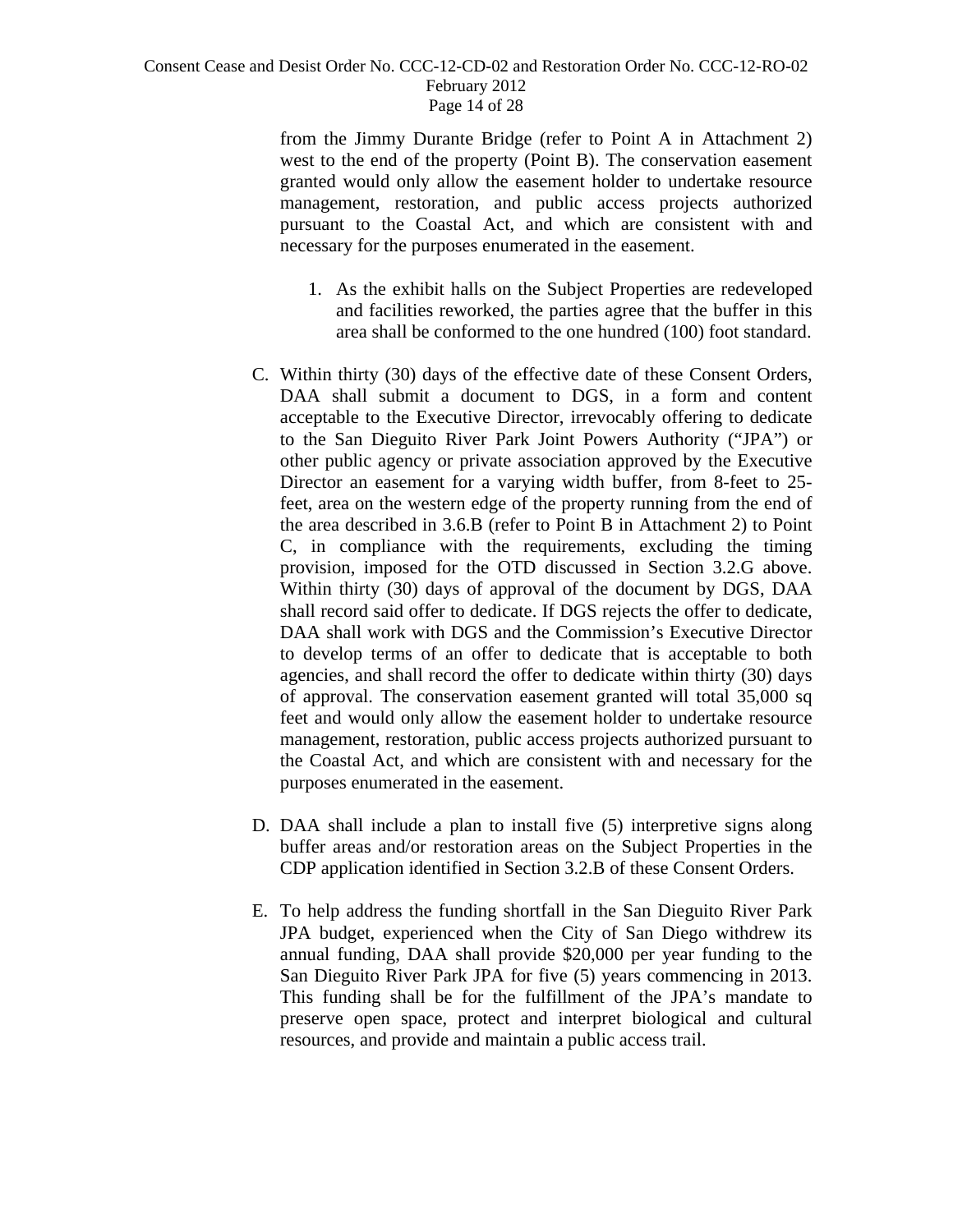- F. To provide a cost and personnel savings to the San Dieguito River Park JPA, DAA shall undertake trash pick-up and removal along the Trail on the Subject Properties.
- G. Pursuant to its suggestion, DAA shall provide several projects to promote coastal awareness and education including:
	- 1. a complimentary booth space at the San Diego County Fair for the California Coastal Commission's public education program, to use for educational and outreach purposes regarding coastal resources;
	- 2. a coastal conservation component on the Del Mar Fairgrounds website, including a link to the California Coastal Commission's public education website; and
	- 3. adding a coastal conservation component, developed in consultation with California Coastal Commission's public education program, to the educational curriculum to be integrated into the DAA's Plant/Grow/Eat program and/or School Tours program.
- H. DAA shall sponsor an annual San Dieguito River Park cleanup west of Interstate 5.
- I. DAA shall provide office space/trailer at the Fairgrounds for the San Dieguito River Park JPA Ranger until such time as permanent facilities are developed.

## 4.0 RESTORATION PLAN

 These Consent Orders require the preparation and implementation of three restoration plans applicable to the Subject Properties as follows: (1) the Buffer Restoration Plan, (2) the Rip-Rap Restoration Plan, and (3) the SOL Restoration Plan (collectively "Restoration Plans"). Each provision set forth in this section shall apply to the Restoration Plans, except that the timing requirements set forth in Section 4.2.C, 4.3.B, 4.4.H and 4.6 shall not apply to the SOL Restoration Plan, which is governed by the timing requirements set forth in Section 3.2.H. The Restoration Plans shall outline all proposed removal activities, proposed remedial grading, and proposed vegetation restoration activities, in the subject area, as well as monitoring plans, and shall include the following elements and requirements:

## 4.1 General Provisions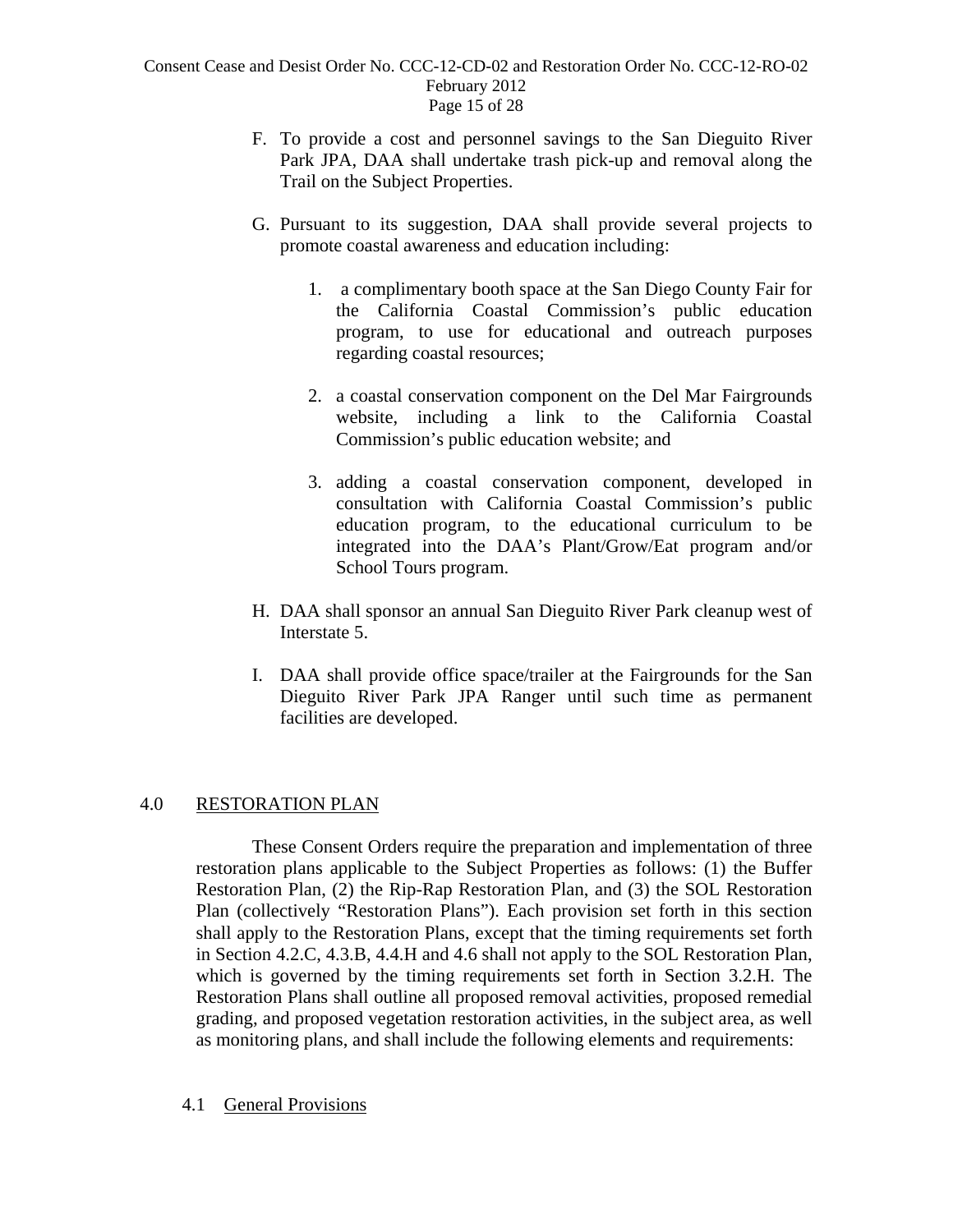- A. The Restoration Plans shall be prepared by a qualified restoration ecologist(s) or resource specialist(s) ("Specialist"). Prior to the preparation of the Restoration Plans, DAA shall submit for the Executive Director's review and approval the qualification of the proposed Specialist, including a description of the proposed Specialist's educational background, training and experience.
- B. The Restoration Plans shall include a schedule/timeline of activities, the procedures to be used, and identification of the parties who will be conducting the restoration activities.
- C. The Restoration Plans shall include a detailed description of all equipment to be used. All tools utilized shall be hand tools unless the Specialist demonstrates to the satisfaction of the Executive Director that mechanized equipment is needed and will not significantly impact resources protected under the Coastal Act, including, but not limited to: geological stability, integrity of landforms, freedom from erosion, and the existing native vegetation.
	- 1. If the use of mechanized equipment is proposed, the Restoration Plans shall include limitations on the hours of operation for all equipment and a contingency plan that addresses:  $\overline{1}$ ) impacts from equipment use; 2) potential spills of fuel or other hazardous releases that may result from the use of mechanized equipment and responses thereto; and 3) any water quality concerns. The Restoration Plans shall designate areas for staging of any construction equipment and materials, including receptacles and temporary stockpiles of graded materials, all of which shall be covered on a daily basis.
- D. The Restoration Plans shall identify the location of the disposal site(s) for the disposal of all materials removed from the site and all waste generated during restoration activities pursuant to these Consent Orders. If a disposal site is located in the Coastal Zone and is not an existing sanitary landfill, a coastal development permit is required for such disposal. All hazardous waste must be disposed of at a suitable licensed disposal facility.
- E. The Restoration Plans shall specify the methods to be used during and after restoration to stabilize the soil and make it capable of supporting native vegetation. Such methods shall not include the placement of retaining walls or other permanent structures, grout, geogrid or similar materials. Any soil stabilizers identified for erosion control shall be compatible with native plant recruitment and establishment. The Restoration Plans shall specify the type and location of erosion control measures that will be installed on the subject properties and maintained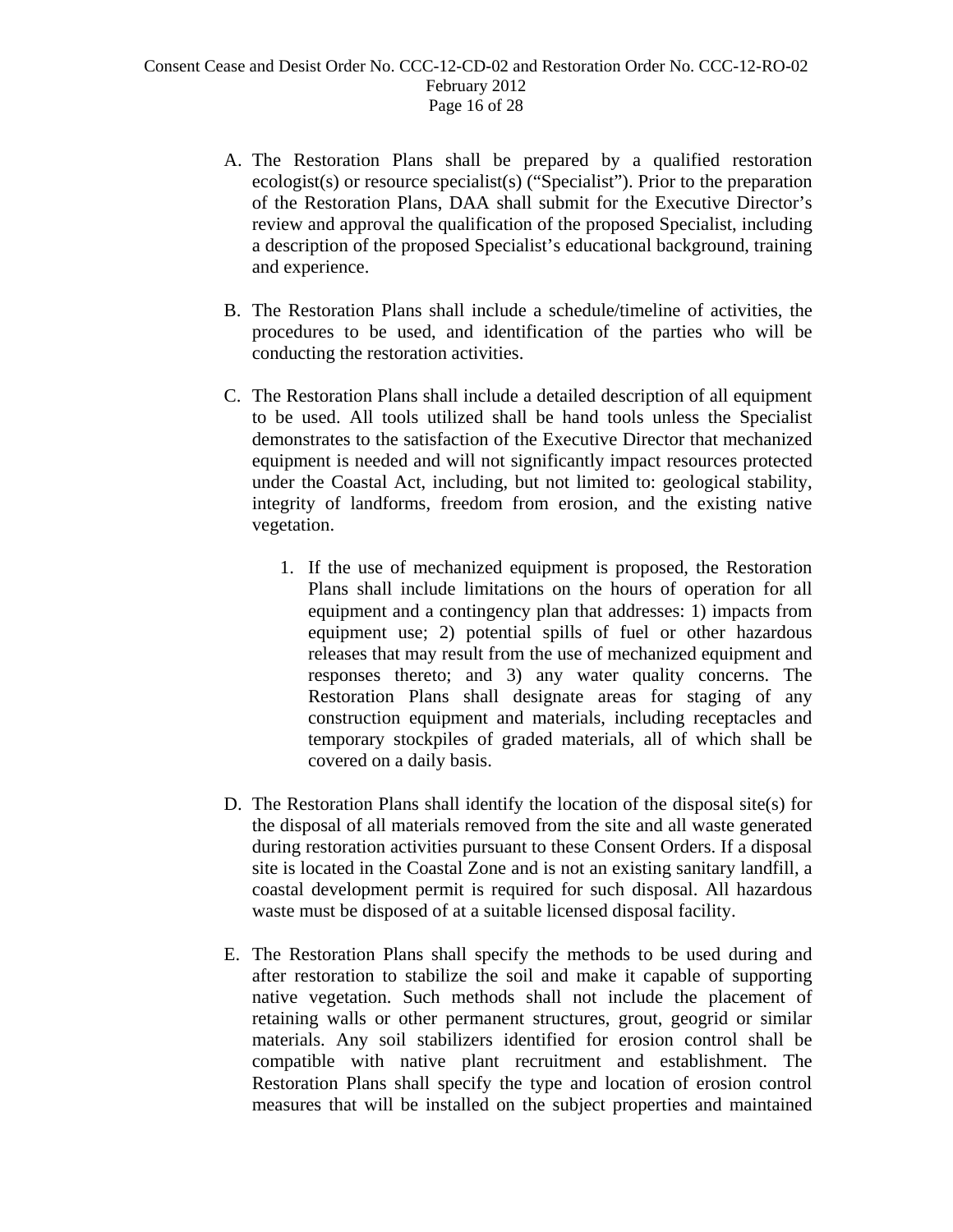#### Consent Cease and Desist Order No. CCC-12-CD-02 and Restoration Order No. CCC-12-RO-02 February 2012 Page 17 of 28

until the impacted areas have been revegetated to minimize erosion and transport of sediment.

F. The Restoration Plans shall identify all areas on which the Restoration Plans are to be implemented, and upon which the restoration will occur ("Restoration Area"). The Restoration Plans shall also state that prior to the initiation of any restoration or removal activities, the boundaries of the Restoration Area shall be physically delineated in the field, using temporary measures such as fencing, stakes, colored flags, or colored tape. The Restoration Plan shall state further that all delineation materials shall be removed when no longer needed and verification of such removal shall be provided in the annual monitoring report that corresponds to the reporting period during which the removal occurred.

## 4.2Removal Plan

- A. DAA shall submit a Removal Plan, prepared by a qualified Specialist, as part of each of the Restoration Plans, to govern the removal and off-site disposal of all unpermitted development, which the parties currently understand to be limited to rip-rap, required to be removed pursuant to these Consent Orders, unpermitted development for which no authorization is sought by the deadlines established in these Consent Orders, and unpermitted development for which authorization is denied by the Commission.
	- 1. The Removal Plans shall include a site plan showing the location and identity of all unpermitted development to be removed from the subject properties.
- B. The Removal Plans shall indicate that removal activities shall not disturb areas outside the Restoration Area. Measures for the restoration of any area disturbed by the removal activities shall be included within the Revegetation Plans. These measures shall include the restoration of the areas from which the unpermitted development was removed, and any areas disturbed by those removal activities.
- C. The plan shall indicate that DAA shall commence removal of the unpermitted development by commencing implementation of the Removal Plan no more than fifteen (15) days of approval of the Restoration Plan, or if State law bidding requirements are applicable, the DAA shall inform the CCC and this deadline shall commence within fifteen (15) days of the awarding of the bid for the removal.
- 4.3 Remedial Grading Plan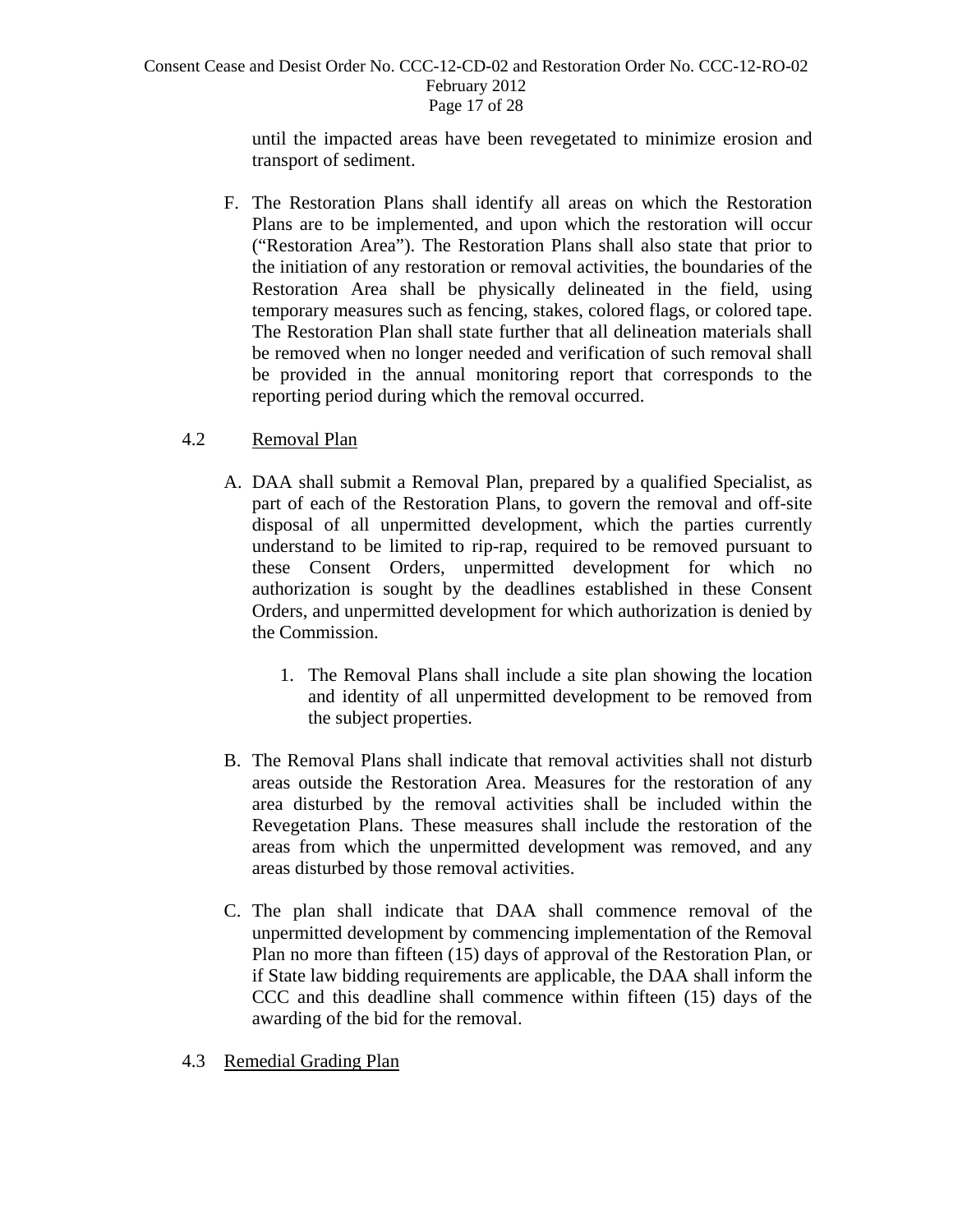#### Consent Cease and Desist Order No. CCC-12-CD-02 and Restoration Order No. CCC-12-RO-02 February 2012 Page 18 of 28

- A. The Remedial Grading Plan shall include sections showing original and finished grades, a quantitative breakdown of grading amounts (cut/fill), drawn to scale with contours that clearly illustrate, as accurately as possible, the topography necessary to achieve a fully tidal saltmarsh for the SOL Restoration, and appropriate transitional topography within the buffer areas and along the area impacted by the removal of rip-rap. The Remedial Grading Plan shall demonstrate how the proposed remedial grading will restore the subject properties to their original, predevelopment topography, as determined in consultation with Commission staff biologists.
	- 1. If the Specialist determines that alterations to the original topography are necessary to ensure a successful restoration of the wetland habitat, the Remedial Grading Plan shall also include this proposed topography and a narrative report that explains the justification for needing to alter the topography from the original contours.
- B. The plan shall indicate that DAA shall commence restoration of the properties' topography by implementing the Remedial Grading Plan no more than forty-five (45) days of approval of the Restoration Plan, or if State law bidding requirements are applicable, the DAA shall inform the CCC and this deadline shall commence within forty-five (45) days of the awarding of the bid for the remedial grading.

## 4.4 Revegetation Plan

- A. DAA shall submit a Revegetation Plan, prepared by a qualified Specialist, as part each of the Restoration Plans, outlining the measures necessary to revegetate the Restoration Area(s). The Revegetation Plans shall include detailed descriptions, including graphic representations, narrative reports, and photographic evidence as necessary, of vegetation in the Restoration Area prior to any development undertaken on the subject properties, to the extent records are available, and the current state of the subject properties. The Revegetation Plan shall demonstrate that the areas impacted by development on the subject properties will be restored using plant species endemic to and appropriate for the subject site.
- B. The Revegetation Plans shall identify the natural habitat type that is the model for the restoration and describe the desired relative abundance of particular species in each vegetation layer. This section shall explicitly lay out the restoration goals and objectives for the revegetation. Based on these goals, the plan shall identify the species that are to be planted (plant "palette"), and provide a rationale for and describe the size and number of container plants and the rate and method of seed application. The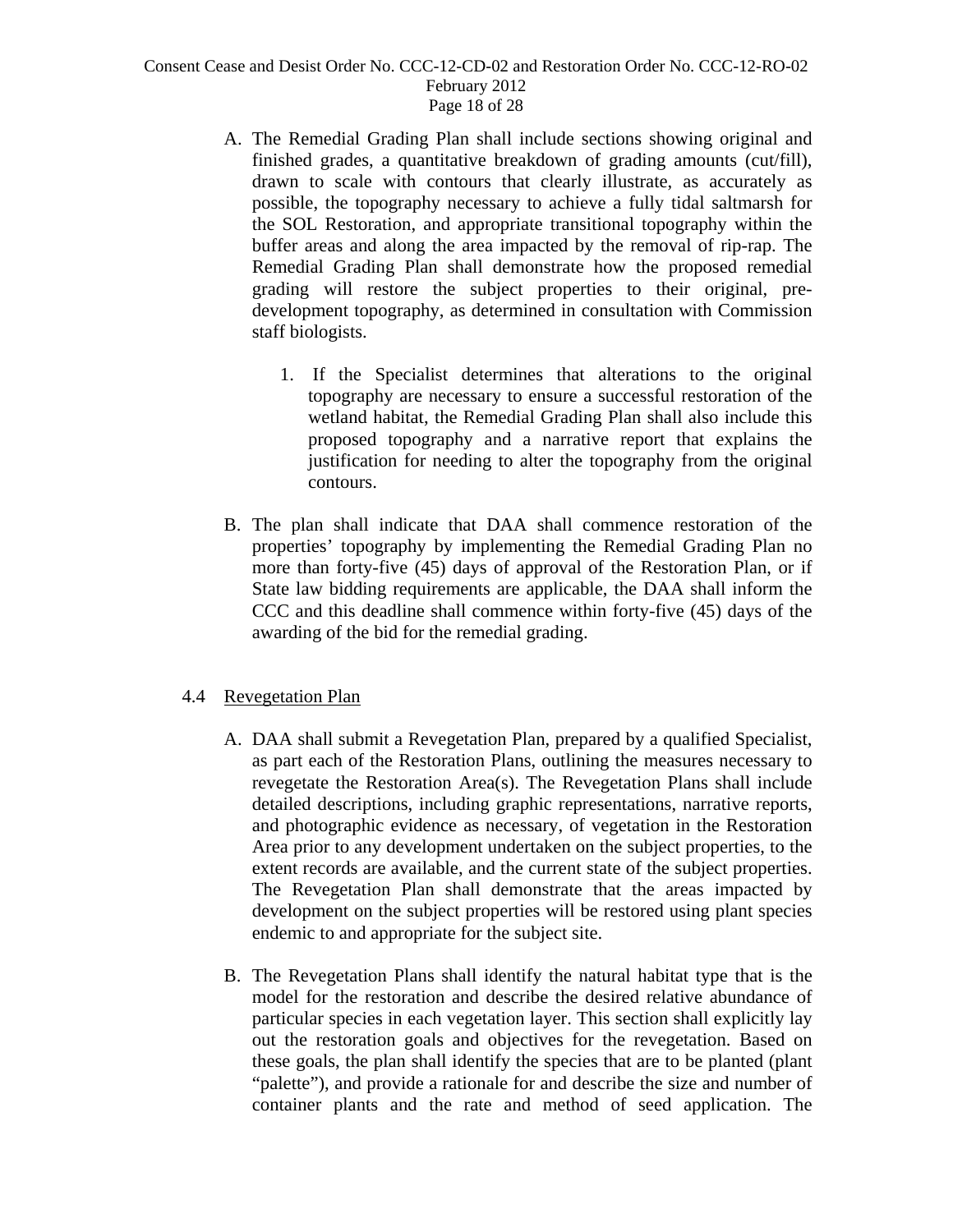#### Consent Cease and Desist Order No. CCC-12-CD-02 and Restoration Order No. CCC-12-RO-02 February 2012 Page 19 of 28

Revegetation Plan shall indicate that plant propagules must come from local native stock.

- 1. If plants, cuttings, or seed are obtained from a nursery, the nursery must certify that they are of local origin and are not cultivars and the Revegetation Plan shall provide specifications for preparation of nursery stock. Technical details of planting methods (e.g., spacing, micorrhyzal inoculation, etc.) shall be included.
- C. The Revegetation Plans shall include a detailed description of the methods that shall be utilized to restore the pre-development habitats on the subject properties to the condition in which it existed prior to development to the extent records are available.
- D. The Revegetation Plans shall include a map showing the type, size, and location of all plant materials that will be planted in the restoration area; the location of all invasive and non-native plants to be removed from the restoration area; the topography of all other landscape features on the site; and the location of photograph site that will provide reliable photographic evidence for annual monitoring reports, as described in Section 4.5.B below.
- E. The Revegetation Plans shall include a detailed explanation of the performance standards that will be utilized to determine the success of the restoration. The performance standards shall identify that 'x' native species appropriate to the habitat should be present, each with at least 'y' percent cover or with a density of at least 'z' individuals per square meter. The description of restoration success analysis shall be described in sufficient detail to enable an independent specialist to duplicate it.
- F. The Revegetation Plans shall include a schedule for installation of plants and removal of invasive and/or non-native plants. DAA shall not employ invasive plant species, which could supplant native plant species in the Restoration Area.
	- 1. If the planting schedule requires planting to occur at a certain time of year beyond deadlines set forth herein, the Executive Director may, at the written request of DAA, extend the deadlines as set forth in Section 14.0 of these Consent Orders in order to achieve optimal growth of the vegetation.
	- 2. The Revegetation Plans shall demonstrate that all non-native vegetation within the areas subject to the revegetation will be eradicated prior to any remedial grading and revegetation activities on the subject properties. In addition, the Plan shall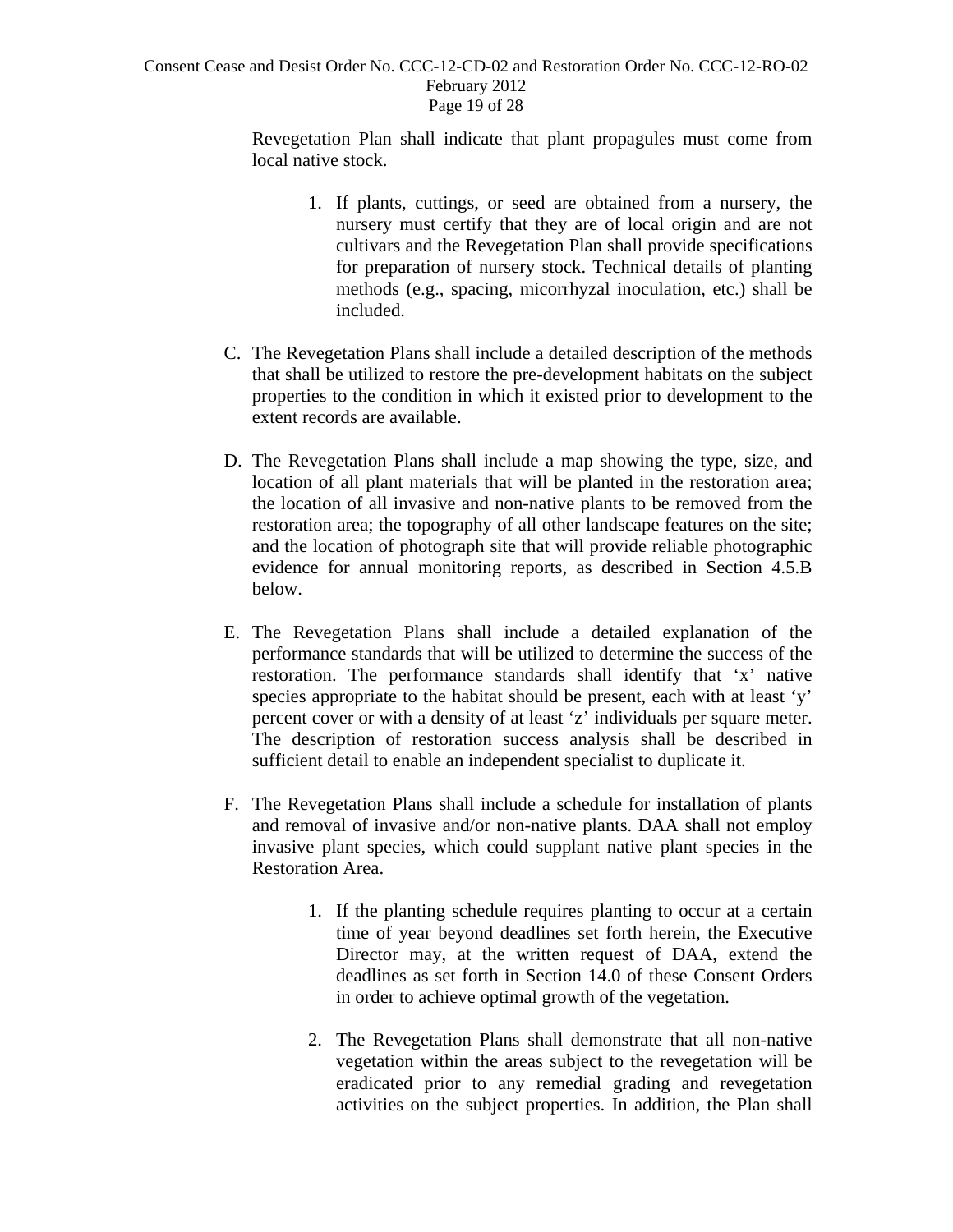#### Consent Cease and Desist Order No. CCC-12-CD-02 and Restoration Order No. CCC-12-RO-02 February 2012 Page 20 of 28

specify that non-native and invasive species removal shall occur on a monthly basis during the rainy season (January through April) for the duration of the restoration project, pursuant to Section 4.5.B.

- G. The Revegetation Plans shall describe the proposed use of artificial inputs, such as irrigation, fertilizer or herbicides, including the full range of amounts of the inputs that may be utilized. The minimum amount necessary to support the establishment of the plantings for successful restoration shall be utilized. No permanent irrigation system is allowed in the Restoration Area. Temporary above ground irrigation to provide for the establishment of plantings is allowed for a maximum of three (3) years or until the revegetation has become established, whichever comes first.
	- 1. If, after the three (3) year time limit, the vegetation planted pursuant to the Revegetation Plans has not become established, the Executive Director may, upon receipt of a written request from DAA, allow for the continued use of the temporary irrigation system. The written request shall outline the need for and duration of the proposed extension.
- H. DAA shall commence revegetation by implementing the Revegetation Plans no more than sixty (60) days after approval of the Restoration Plans, or if State law bidding requirements apply, the DAA shall inform the CCC and this deadline shall commence within sixty (60) days of the awarding of the bid for the revegetation.

## 4.5 Monitoring Plan

- A. The plan shall indicate that DAA shall submit a Monitoring Plan, as part of each of the Restoration Plans, that describes the monitoring and maintenance methodology, including sampling procedures, sampling frequency, and contingency plans to address potential problems with restoration activities or unsuccessful restoration of the area. The Monitoring Plan shall specify that the restoration Specialist shall conduct at least four site visits annually for the duration of the monitoring period set forth in Section 4.5.B, at intervals specified in the Restoration Plans, for the purposes of inspecting and maintaining, at a minimum, the following: all erosion control measures; non-native and invasive species eradication; trash and debris removal; original and/or replacement plantings.
- B. DAA shall submit, on an annual basis and during the same one-month period of each year (no later than December  $31<sup>st</sup>$  of the first year), for five (5) years from the approval date of each of the Restoration Plan, according to the procedure set forth under Section 4.8, a written report,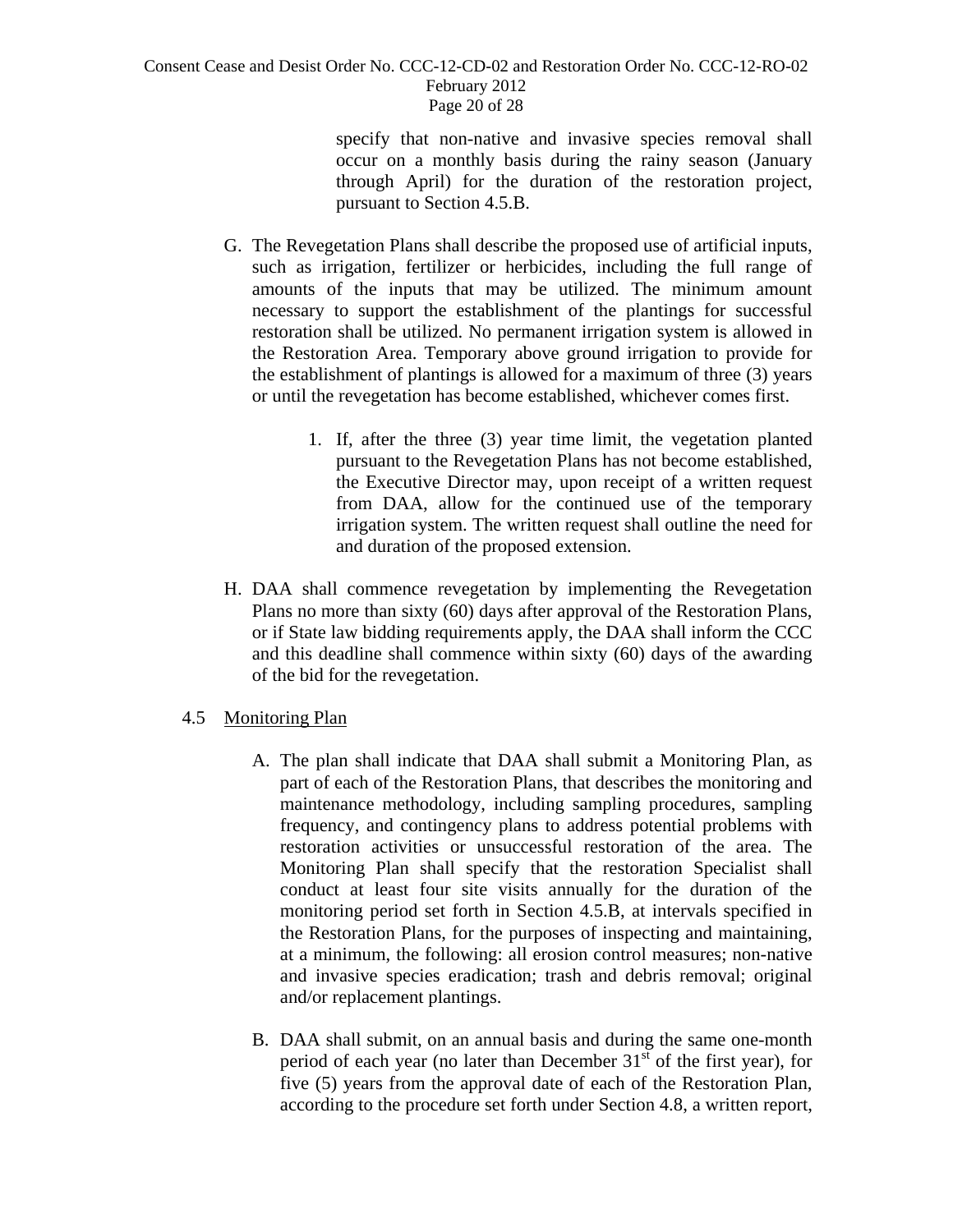#### Consent Cease and Desist Order No. CCC-12-CD-02 and Restoration Order No. CCC-12-RO-02 February 2012 Page 21 of 28

for the review and approval of the Executive Director, prepared by a qualified Specialist, evaluating compliance with each the approved Restoration Plan. The annual reports shall include notes from the Specialist's periodic inspections and recommendations and requirements for additional restoration activities, as necessary, to meet the objectives of the Restoration Plan. These reports shall also include photographs taken annually, at the same time of year, from the same pre-designated locations (as identified on the map submitted pursuant to Section 4.4.D) indicating the progress of recovery in the Restoration Area.

- 1. The locations from which the photographs are taken shall not change over the course of the monitoring period unless recommended changes are approved by the Executive Director, pursuant to Section 14.0 of these Consent Orders.
- C. If periodic inspections or the monitoring reports indicate that the restoration project or a portion thereof is not in conformance with the applicable Restoration Plan or has failed to meet the goals and/or performance standards specified in the Plan, DAA shall submit a revised or supplemental Restoration Plan for review and approval by the Executive Director. The revised Restoration Plan shall be prepared by a qualified Specialist, and shall specify measures to correct those portions of the remediation that have failed or are not in conformance with the original approved Plan. The Executive Director will then determine whether the revised or supplemental Restoration Plan must be processed as a modification of these Consent Orders, new Restoration Order, or a new or amended CDP. After the revised or supplemental Restoration Plan has been approved, these measures, and any subsequent measures necessary to carry out the original approved Plan, shall be undertaken by DAA in coordination with the Executive Director until the goals of the original approved Restoration Plan have been met. Following completion of the revised Restoration Plan's implementation, the duration of the monitoring period, as set forth in Section 4.5, shall be extended for at least a period of time equal to that during which the project remained out of compliance, but in no case less than two reporting periods.
- D. At the end of the five (5) year monitoring period (or other duration, if the monitoring period is extended pursuant to Section 4.5.C), DAA shall submit, according to the procedure set forth under Section 4.8, a final detailed report prepared by a qualified Specialist for the review and approval of the Executive Director.
	- 1. If this report indicates that the restoration project has in part, or in whole, been unsuccessful, based on the requirements of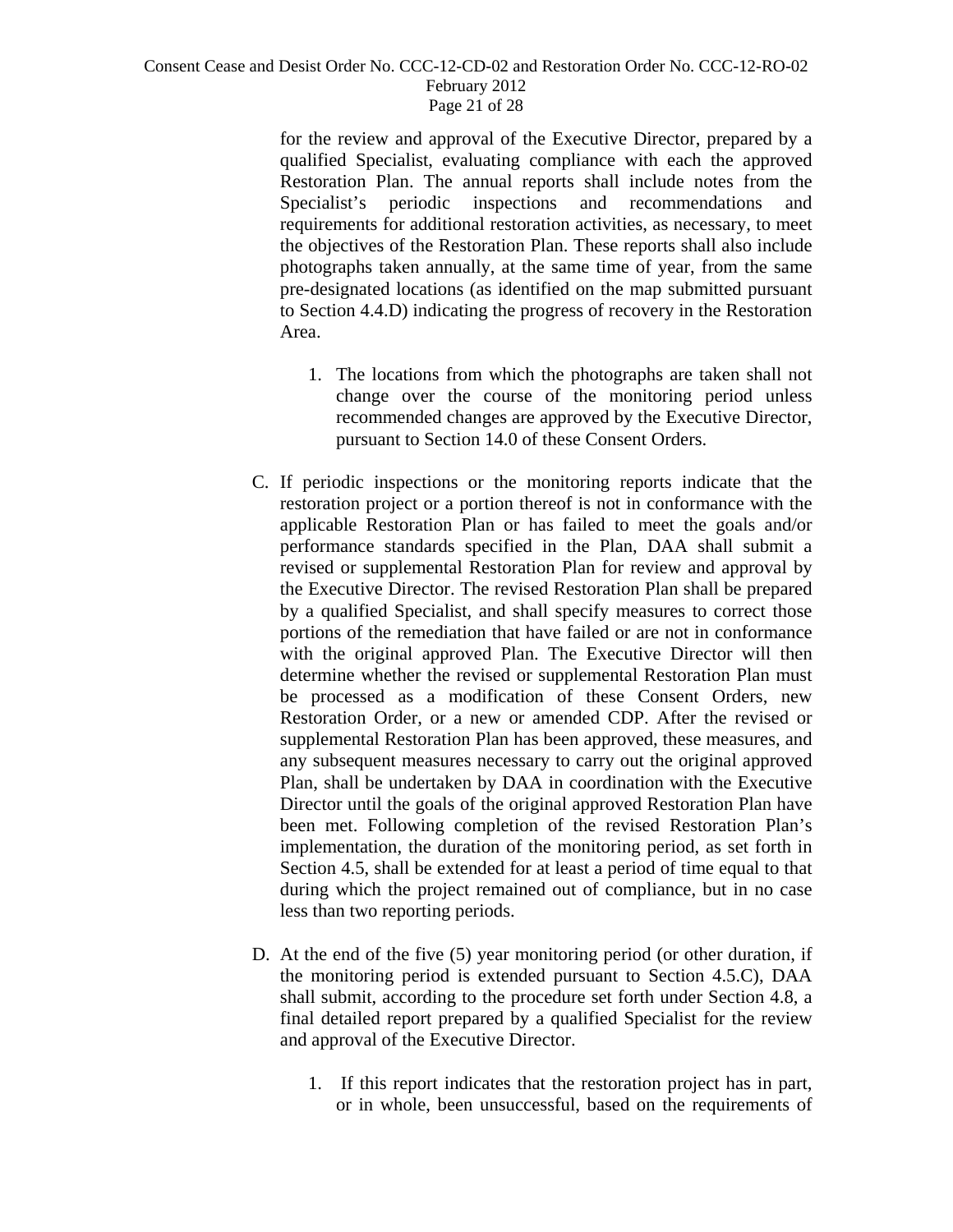#### Consent Cease and Desist Order No. CCC-12-CD-02 and Restoration Order No. CCC-12-RO-02 February 2012 Page 22 of 28

the approved Restoration Plans, DAA shall submit a revised or supplemental Restoration Plans, in accordance with the requirements of Section 4.5 of these Consent Orders, and the monitoring program shall be revised accordingly.

- 4.6 Upon approval of the Restoration Plan (including the Removal, Remedial Grading, Revegetation, and Monitoring Plans) by the Executive Director, DAA shall fully implement each phase of the Restoration Plan consistent with all of its terms, and the terms set forth herein. DAA shall complete implementation of each phase of the Restoration Plan within the schedule specified therein, and by the deadlines included in Sections 4.2.C, 4.3.B and 4.4.H of these Consent Orders. At a minimum, DAA shall complete all work described in the Restoration Plan no later than seventy five (75) days after the Restoration Plan is approved. The Executive Director may extend this deadline or modify the approved schedule for good cause pursuant to Section 14.0 of these Consent Orders.
- 4.7 Within thirty (30) days of the completion of the work described in the Removal Plan, Remedial Grading Plan, and Revegetation Plan, DAA shall submit, according to the procedure set forth under Section 4.8, a written report, prepared by a qualified Specialist, for the review and approval of the Executive Director, documenting all restoration work performed on the subject properties. This report shall include a summary of dates when work was performed and photographs taken from the pre-designated locations (as identified on the map submitted pursuant to Sections 4.4.D) documenting implementation of the respective components of the Restoration Plan, as well as photographs of the subject properties before the work commenced and after it was completed.
- 4.8 All plans, reports, photographs and other materials required by these Consent Orders shall be sent to:

California Coastal Commission Attn: Heather Johnston 45 Fremont Street, Ste 2000 San Francisco, CA 94105

With a copy sent to:

 California Coastal Commission Attn: N. Patrick Veesart 89 S. California Street, Ste 200 Ventura, California 93001

## 5.0 REVISIONS OF DELIVERABLES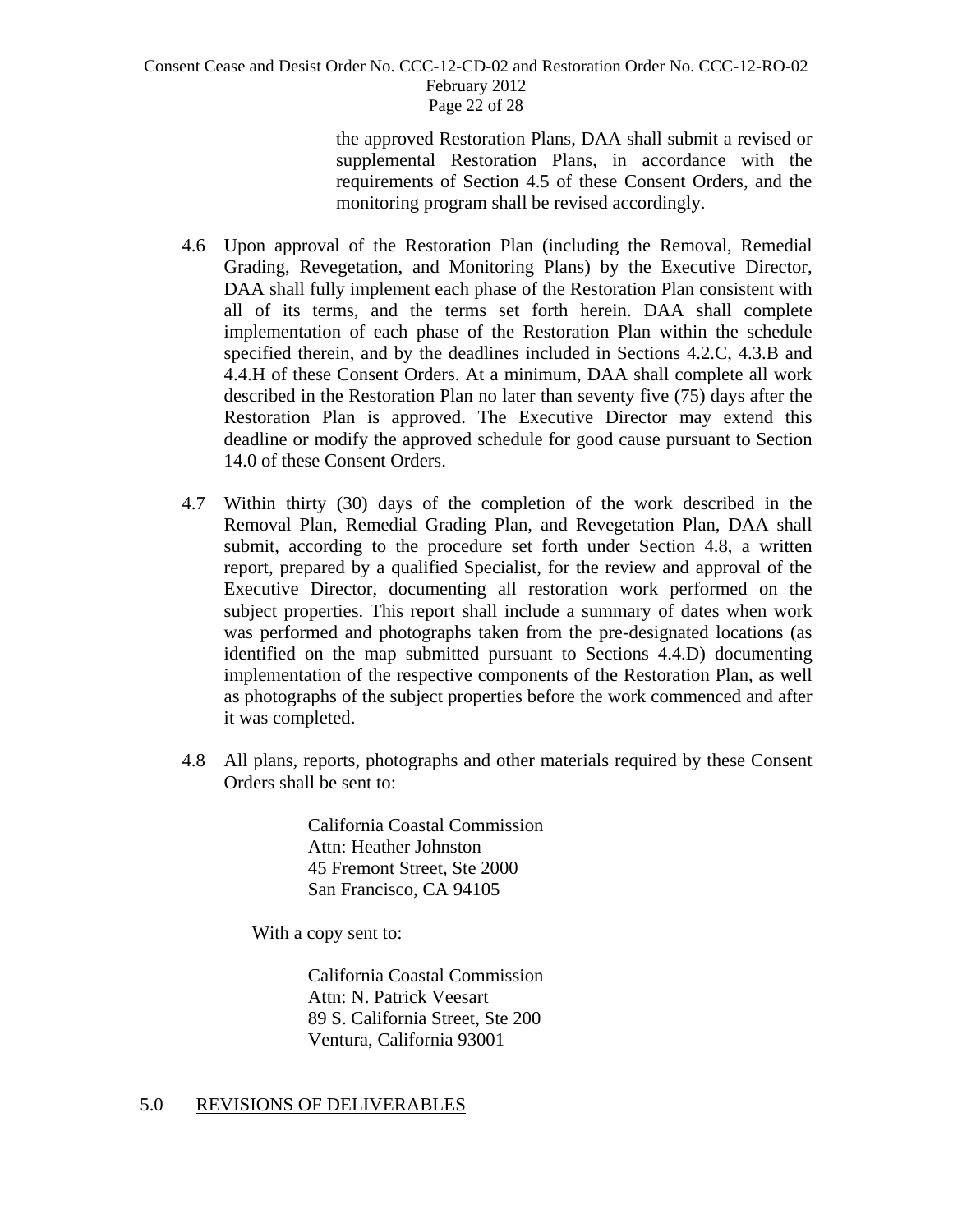The Executive Director may require revisions to deliverables required under these Consent Orders, and DAA shall revise any such deliverables consistent with the Executive Director's specifications, and resubmit them for further review and approval by the Executive Director, by the deadline established by the modification request from the Executive Director. The Executive Director may extend the time for submittals upon a written request and a showing of good cause, pursuant to Section 14.0 of these Consent Orders.

## 6.0 IDENTIFICATION OF THE PROPERTY

The property that is the subject of these Consent Orders is the  $22<sup>nd</sup>$  District Agricultural Association's facility at the Del Mar Fairgrounds, 2260 Jimmy Durante Boulevard, Del Mar, California, including the main fairgrounds to the west of Jimmy Durante Blvd., the South Overflow Lot to the west and south of Jimmy Durante Blvd., and the East Overflow Lot and Golf Driving Range to the east of Jimmy Durante Blvd, which are also identified by APNs 302-090-011; 298-260-015; 298-260-035; 298-271-03; 299-030-01; 299-030-04; 299-030-05; 299-042-02; and 299-042-01.

## 7.0 PERSONS SUBJECT TO THIS ORDER

22<sup>nd</sup> District Agricultural Association owns and operates the subject properties and has taken responsibility for the violations alleged in Section 8.0, below. By executing these Consent Orders, 22<sup>nd</sup> District Agricultural Association attests that it has the authority to conduct the work on the subject properties required by these Consent Orders and agrees to obtain all necessary permissions (access, etc.) to conduct and complete the work required to resolve the violations addressed herein.  $22<sup>nd</sup>$  District Agricultural Association; its current and future employees and agents; and any persons acting in concert with any of the foregoing are jointly and severally subject to all the requirements of these Consent Orders. DAA agrees to undertake the work required herein, and agree to cause their current and future employees and agents, and any contractors performing any of the work contemplated or required herein and any persons acting in concert with any of these entities to comply with the terms and conditions of these Consent Orders.

# 8.0 DESCRIPTION OF THE UNPERMITTED DEVELOPMENT<sup>5</sup>

## 8.1 Fairgrounds

 $\overline{a}$ 

 $<sup>5</sup>$  The description herein of the violation at issue is not necessarily a complete list of all development on the</sup> subject properties that is in violation of the Coastal Act and/or that may be of concern to the Commission. Accordingly, Commission's silence regarding (or failure to address) other development on the subject properties is not indicative of Commission acceptance of, or acquiescence in, any such development.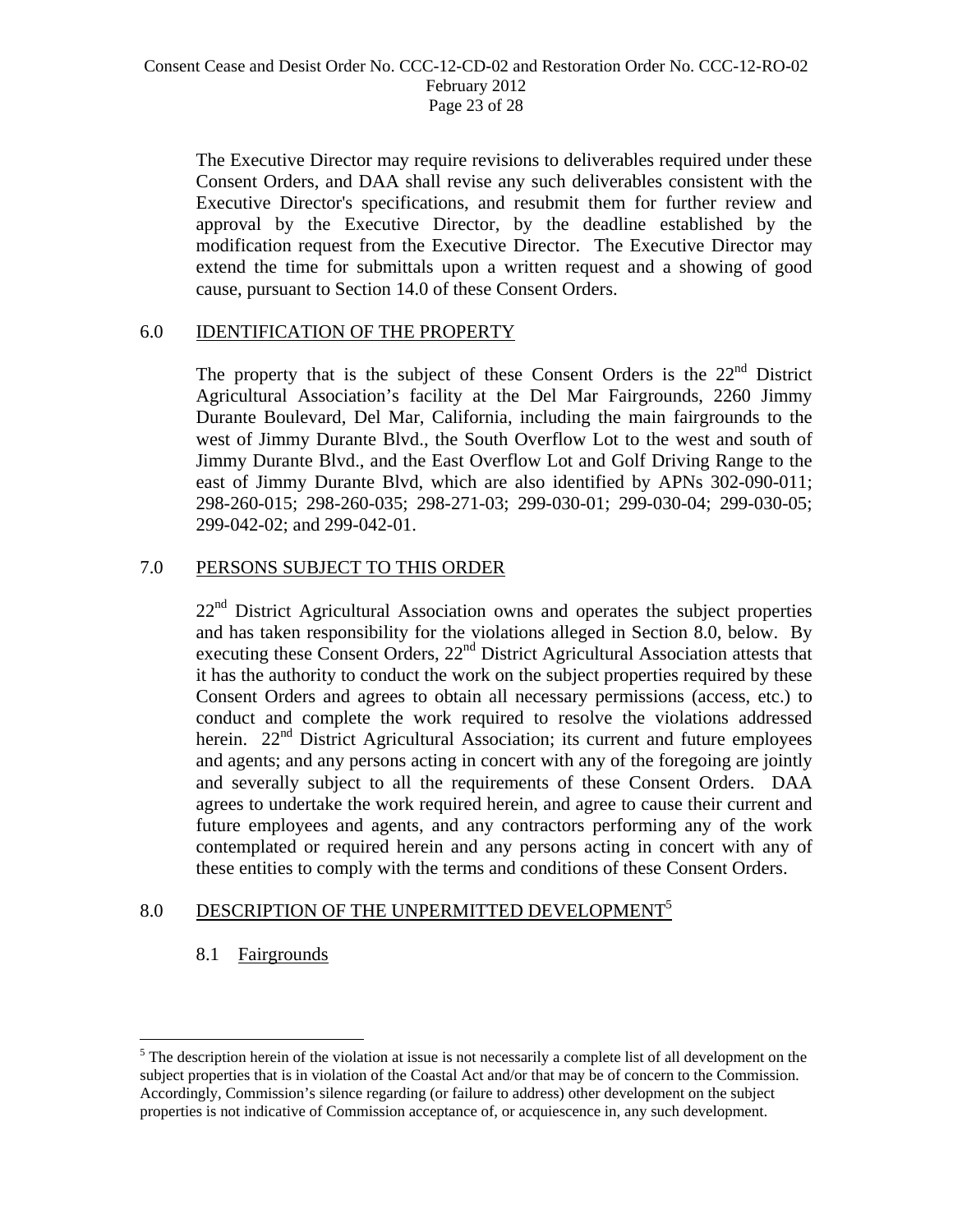#### Consent Cease and Desist Order No. CCC-12-CD-02 and Restoration Order No. CCC-12-RO-02 February 2012 Page 24 of 28

- A. Change in the intensity of use of the EOL, SOL and the GDR from their pre-Coastal Act use, including:
	- 1. parking during times of the year except historic Fair and Race usage;
	- 2. various impermanent events year-round on the EOL;
	- 3. year-round truck and trailer storage on the EOL and Golf and GDR; and
	- 4. placement of billboards and other forms of advertising (including banners and signage attached to truck trailers) visible from Interstate-5 on the GDR.
- B. Landform alteration within wetlands related to the operation of an unpermitted truck driving school in the SOL, as well as the operation of a truck driving school on the SOL.
- C. Placement of riprap in two locations along the northern shore of the San Dieguito River on Del Mar Fairgrounds property, east of the railroad and west of the Jimmy Durante Bridge.
- D. Construction of concert stage at western end of Fairgrounds adjacent to wetlands.

## 8.2 Surf and Turf

A. Use of a previously permitted (permit expired) 13,500 square foot fabric tent for youth volleyball activities; construction of an ADA compliant restroom; construction of swimming pool (in the early 1980s); operation of a swimming school and associated 2,500 square foot fabric tent, placement of billboards and other forms of advertising (including banners and signage attached to truck trailers) visible from Interstate-5 at Del Mar Fairgrounds "Surf & Turf" facility, at 15555 Jimmy Durante Blvd., San Diego County, also identified by APN 299- 042-01.

# 9.0 EFFECTIVE DATE

The effective date of these Consent Orders is the date these Consent Orders are issued by the Commission. These Consent Orders shall remain in effect permanently unless and until rescinded by the Commission.

## 10.0 COMMISSION JURISDICTION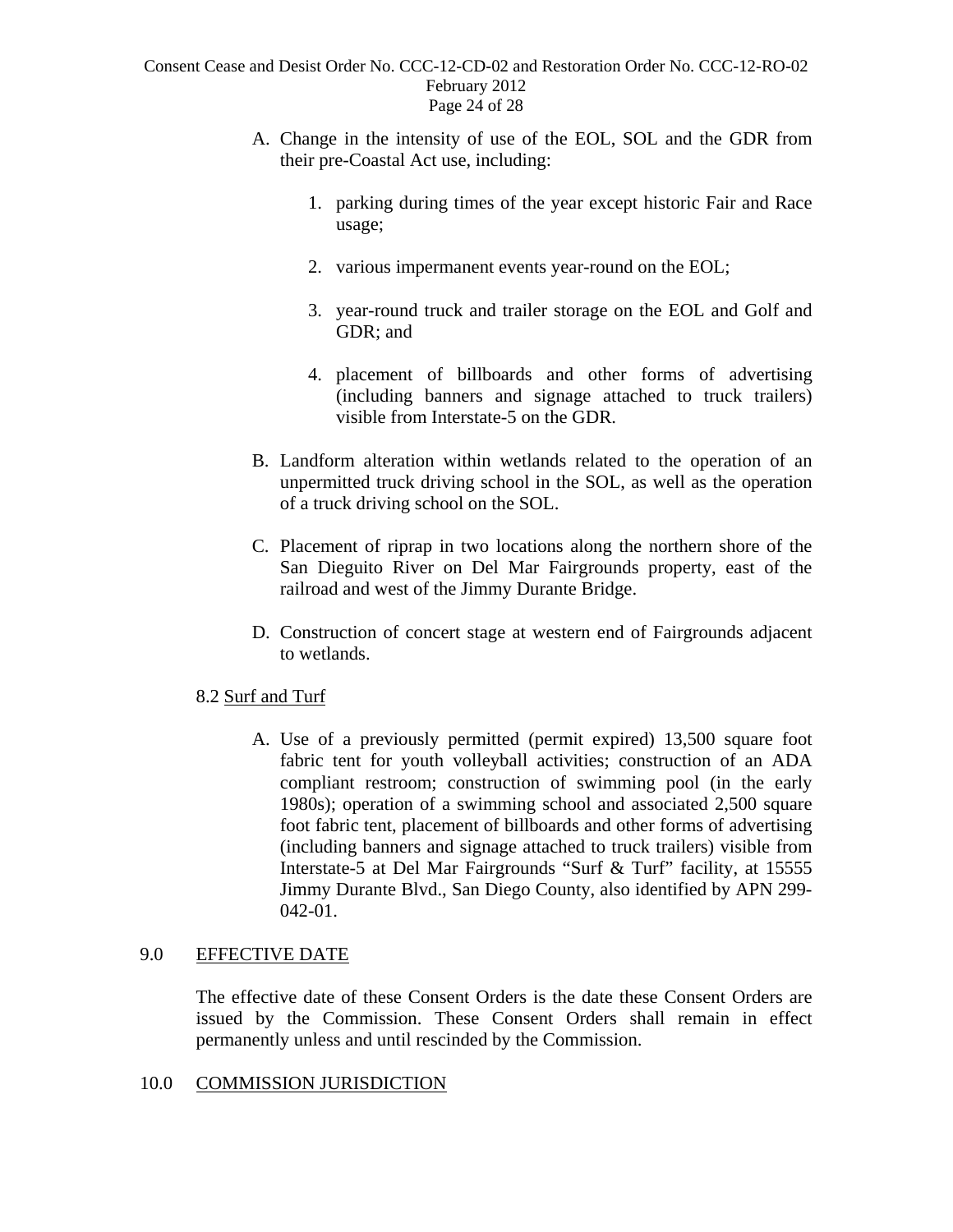#### Consent Cease and Desist Order No. CCC-12-CD-02 and Restoration Order No. CCC-12-RO-02 February 2012 Page 25 of 28

The Commission has jurisdiction over resolution of the alleged Coastal Act violations described in Section 8.0 pursuant to PRC section 30810 and section 30811. In light of the desire to settle these matters, DAA agrees to not contest the Commission's jurisdiction to issue or enforce these Consent Orders.

## 11.0 FINDINGS

These Consent Orders are issued on the basis of the findings adopted by the Commission at its March 08, 2012 meeting, as set forth in the document entitled "Staff Report and Findings for Consent Cease and Desist Order No. CCC-12-CD-02 and Restoration Order No. CCC-12-RO-02." The activities authorized and required in these Consent Orders are consistent with the resource protection policies set forth in Chapter 3 of the Coastal Act. The Commission has authorized the activities required in these Consent Orders as being consistent with the resource protection policies set forth in Chapter 3 of the Coastal Act.

# 12.0 SETTLEMENT OF MATTER PRIOR TO HEARING/NONSUBMISSION OF STATEMENT OF DEFENSE

 In light of the intent of the parties to resolve these matters in settlement, DAA has elected not to submit a "Statement of Defense" form as provided for in Section 13181 and 13191 of Title 14 of the California Code of Regulations and has agreed not to contest the legal and factual bases, the terms, or the issuance of these Consent Orders, including the allegations of Coastal Act violations identified in Section IV of the Consent Orders. Specifically, DAA has agreed not to contest the issuance or enforcement of these Consent Orders at a public hearing or any other proceeding.

## 13.0 IMPLEMENTATION OF THE ORDER

In the interest of resolving these issues expeditiously, and settling this matter in this Consent Order, strict compliance with these Consent Orders by all parties subject thereto is required. Failure to comply strictly with any term or condition of these Consent Orders including any deadline contained in these Consent Orders, unless the Executive Director grants an extension under 14.0, will constitute a violation of these Consent Orders and shall result in the DAA being liable for stipulated penalties in the amount of \$1000 per day per violation. DAA shall pay stipulated penalties within 15 days of the date of written demand by the Commission for such penalties regardless of whether DAA has subsequently complied and shall be made payable to the account designated under the Coastal Act. Stipulated penalty payments shall be sent to the Commission to the attention of Heather Johnston at the address listed in Section 13.1, above. If DAA violates these Consent Orders, nothing in these Consent Orders shall be construed as prohibiting, altering, or in any way limiting the ability of the Commission to seek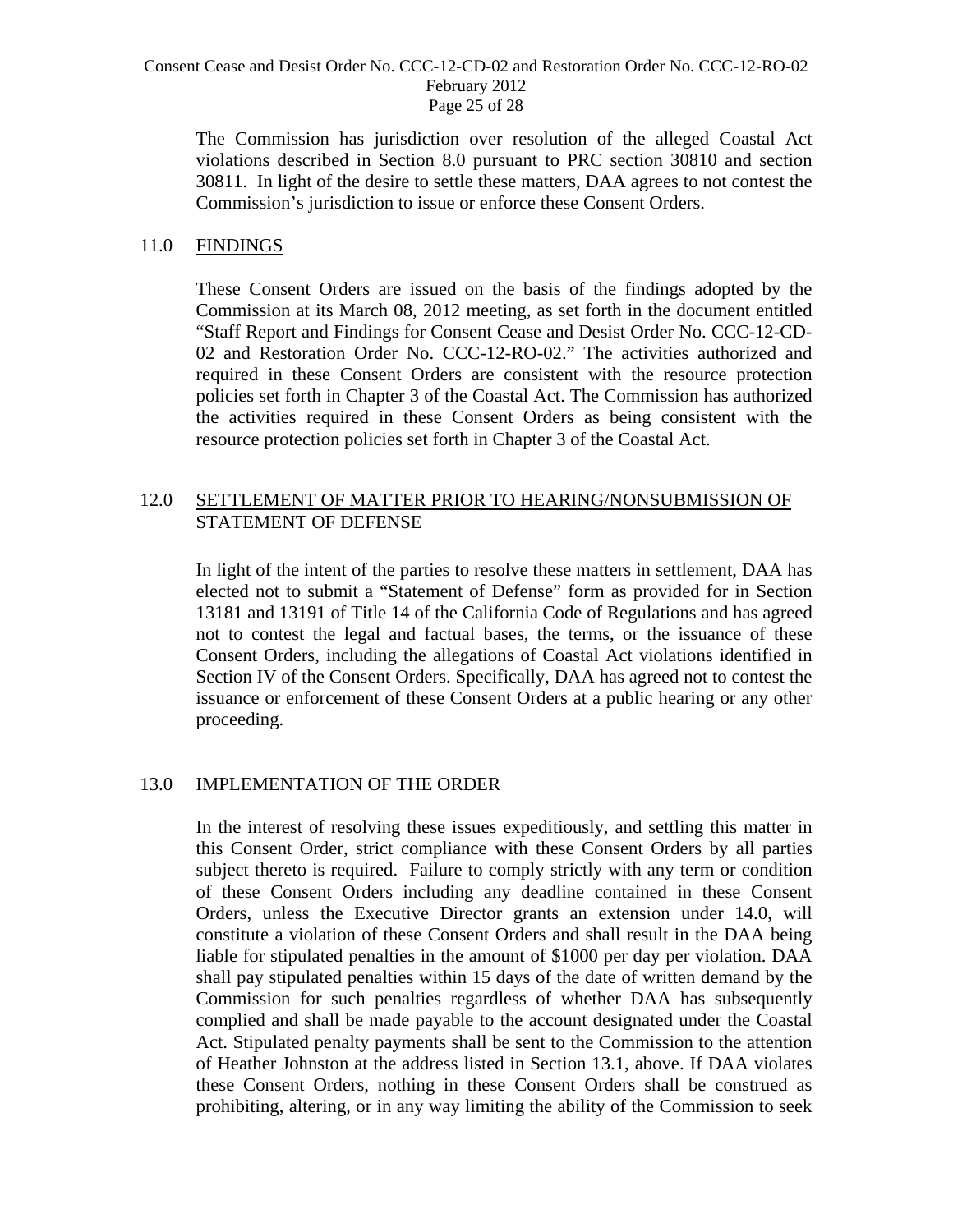#### Consent Cease and Desist Order No. CCC-12-CD-02 and Restoration Order No. CCC-12-RO-02 February 2012 Page 26 of 28

any other remedies available, including the imposition of civil penalties and other remedies pursuant to PRC Section 30820, 30821.6, and 30822 as a result of the lack of compliance with these Consent Orders and for the underlying Coastal Act violation as described herein.

## 14.0 DEADLINES

Prior to the expiration of any given deadline established by these Consent Orders, DAA may request from the Executive Director an extension of the unexpired deadline. Such a request shall be made in writing ten days in advance of the deadline and directed to the Executive Director in the San Francisco office of the Commission. The Executive Director may grant an extension of any deadline upon a showing of good cause, if the Executive Director determines that DAA has diligently worked to comply with their obligations under these Consent Orders but cannot meet deadlines due to unforeseen circumstances beyond their control. A violation of deadlines established pursuant to these Consent Orders will result in stipulated penalties, as provided for in Section 13.0, above.

## 15.0 SETTLEMENT VIA CONSENT ORDERS

In light of the desire to settle this matter via these Consent Orders and avoid litigation, pursuant to the agreement of the parties as set forth in these Consent Orders, DAA hereby agrees not to seek a stay pursuant to PRC section 30803(b) or to challenge the issuance and enforceability of these Consent Orders in a court of law or equity.

#### 16.0 GOVERNMENT LIABILITY

Neither the Commission, nor its employees shall be liable for injuries or damages to persons or property resulting from acts or omissions by DAA in carrying out activities pursuant to these Consent Orders, nor shall the Commission or its employees be held as a party to any contract entered into by DAA or its agents in carrying out activities pursuant to these Consent Orders.

#### 17.0 SUCCESSORS AND ASSIGNS

These Consent Orders shall run with the land binding DAA and all successors in interest, future owners of the subject properties, heirs, and assigns. DAA shall provide notice to all successors in interest, heirs, assigns, and future owners of the subject properties, of any remaining obligations under these Consent Orders.

## 18.0 MODIFICATIONS AND RESCISSION

Except as provided for in Section 14.0, and for minor, immaterial matters upon mutual written agreement of the Executive Director and DAA, these Consent Orders may be modified or amended only in accordance with the standards and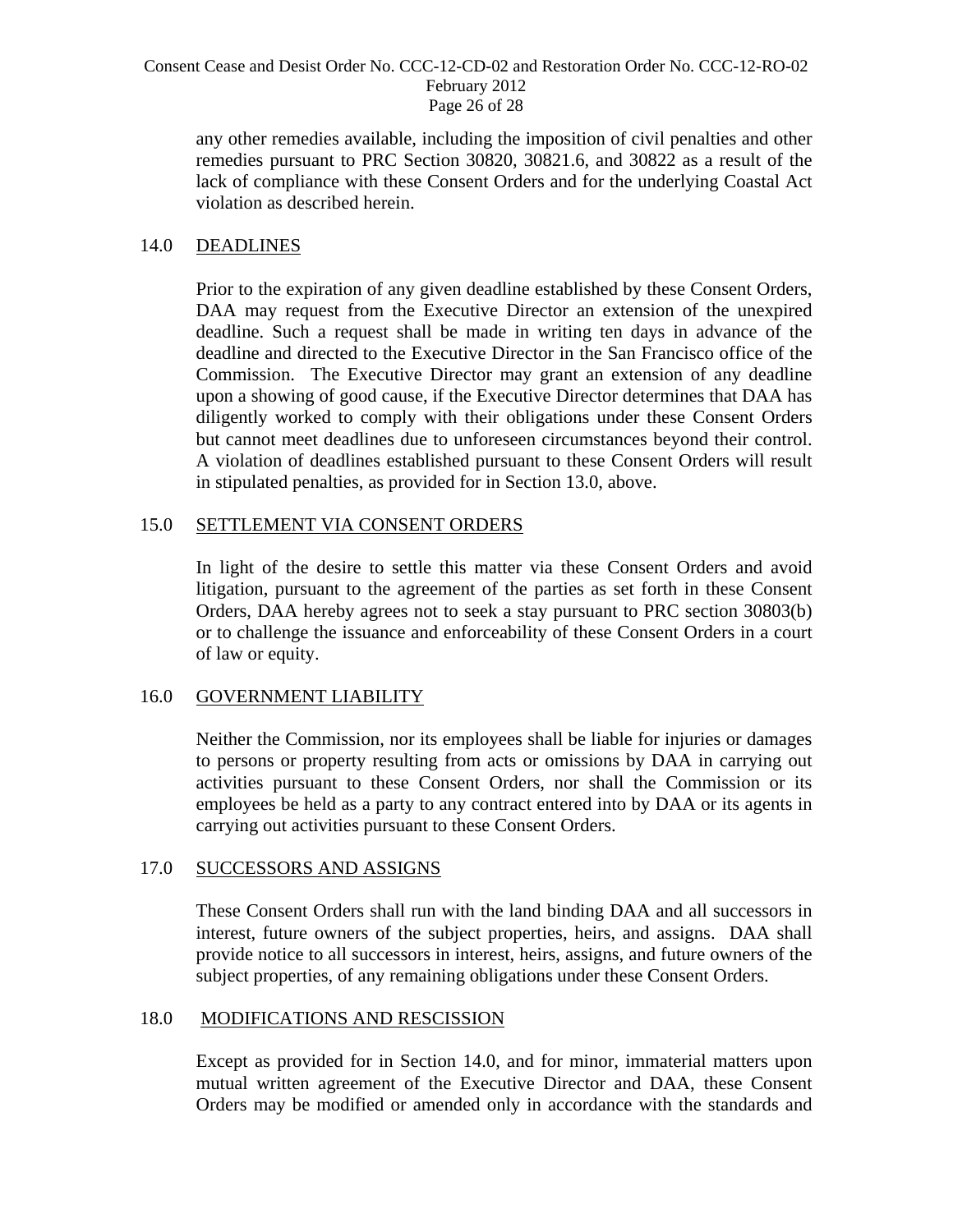#### Consent Cease and Desist Order No. CCC-12-CD-02 and Restoration Order No. CCC-12-RO-02 February 2012 Page 27 of 28

procedures set forth in section 13188(b) of the Commission's administrative regulations.

#### 19.0 GOVERNING LAW

These Consent Orders shall be interpreted, construed, governed and enforced under and pursuant to the laws of the State of California.

#### 20.0 LIMITATION OF AUTHORITY

Except as expressly provided herein, nothing in these Consent Orders shall limit or restrict the exercise of the Commission's enforcement authority pursuant to Chapter 9 of the Coastal Act, including the authority to require and enforce compliance with these Consent Orders. Failure to enforce any provision of these Consent Orders shall not serve as a waiver of the ability to enforce those provisions or any others at a later time.

Correspondingly, DAA has entered into these Consent Orders and waived their right to contest the factual and legal basis for issuance of these Consent Orders, and the enforcement thereof according to their terms. DAA has agreed not to contest the Commission's jurisdiction to issue and enforce these Consent Orders.

## 21.0 INTEGRATION

These Consent Orders constitute the entire agreement between the parties and may not be amended, supplemented, or modified except as provided in these Consent Orders.

## 22.0 SITE ACCESS

DAA shall provide access to the subject properties at all reasonable times to Commission staff and any agency having jurisdiction over the work being performed under these Consent Orders. Nothing in these Consent Orders is intended to limit in any way the right of entry or inspection that any entity may otherwise have by operation of any law. The Commission staff may enter and move freely about the subject properties for purposes including, but not limited to: viewing the areas where development is being performed pursuant to the requirements of these Consent Orders; inspecting records, operating logs, and contracts relating to the site; and overseeing, inspecting and reviewing the progress of DAA in carrying out the terms of these Consent Orders.

#### 23.0 ACKNOWLEDGEMENT OF NOTICE

 DAA acknowledges receipt of the Notice of Intent to Commence Cease and Desist Order Proceedings dated October 20, 2011, pursuant to Sections 13181 and